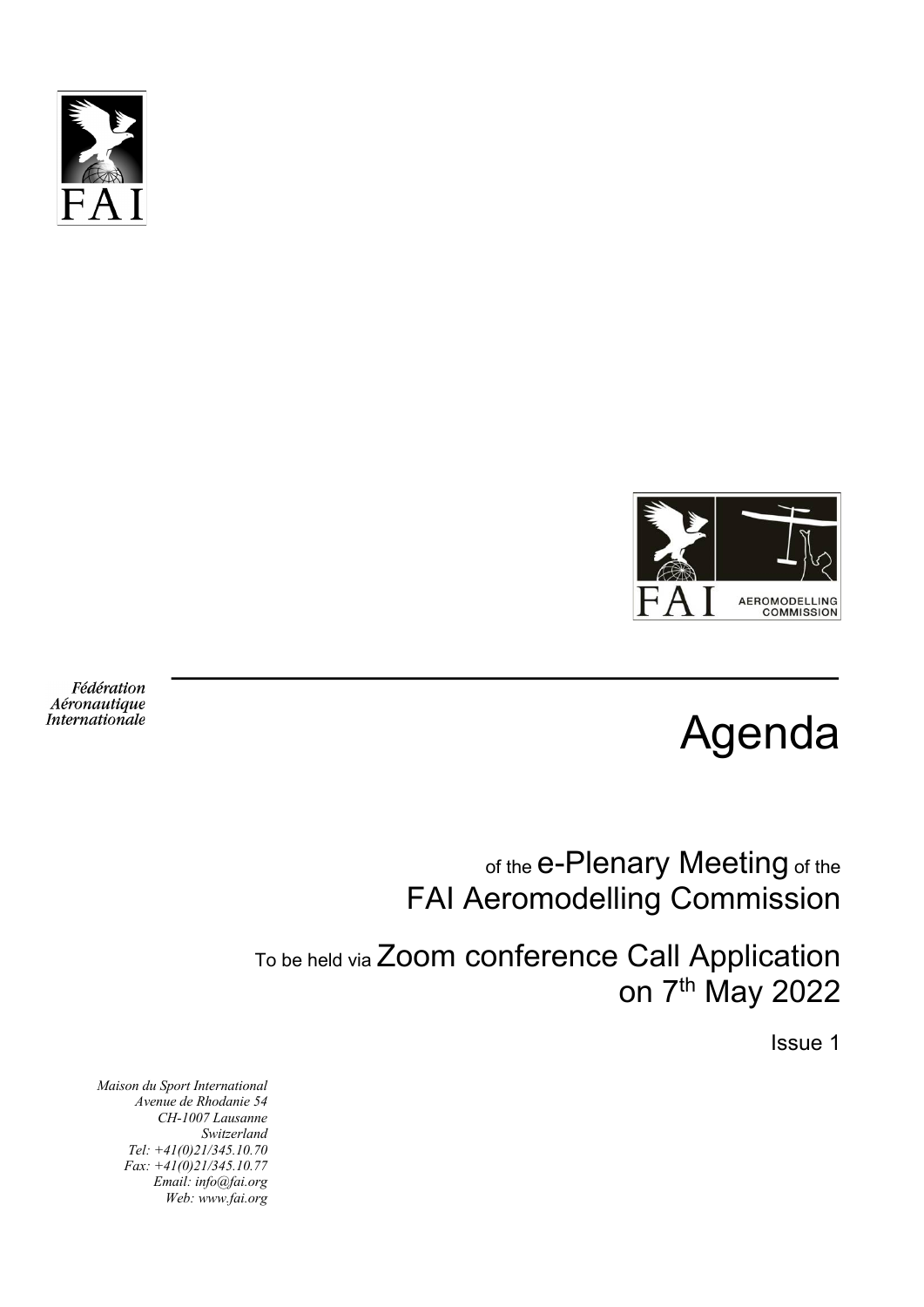# **AGENDA CIAM PLENARY MEETING 2022**

to be held via Zoom Conference Call Application on Saturday 7 May 2022, at 13:00 (CEST)

#### **1. PLENARY MEETING SCHEDULE AND TECHNICAL MEETINGS**

Due to the Covid-19 situation, and after confirmation at the 2021 CIAM December Bureau Meeting by the relevant Subcommittee Chairmen, the following Technical Meetings will be held: F2, F3 Soaring, F4, F5, F9 and Education. In addition, F1 and F3 Pylon Racing Interim Meetings are included in the program.

The Technical Meetings will take place via Zoom Conference Call Application before the CIAM Plenary session. One additional session will be held related to the CIAM General Rules. The updated Schedule of the Technical Meetings can be found in the FAI website https://www.fai.org/page/ciam-plenary-2022.

Please consult this page regularly since you will be able to find all the details and documents for all sessions.

The program of the Technical Meetings is the following:

|                    | 9:30        | 13:00                       | 19:00              |
|--------------------|-------------|-----------------------------|--------------------|
| April 2, Saturday  | Education   |                             | F1 Free Flight     |
| April 3, Sunday    |             | F3 RC Soaring               |                    |
| April 9, Saturday  | F4 Scale    | F9 Drone Sport              | F3 RC Pylon Racing |
| April 10, Sunday   | F5 Electric | F <sub>2</sub> Control Line |                    |
| April 16, Saturday |             | CGR                         |                    |

All times are as of Lausanne (CEST).

### **2. DECLARATION OF CONFLICTS OF INTEREST (ANNEX 1a)**

Declarations, according to the FAI Code of Ethics will be received.

#### **3. PRESENTATION IN MEMORIAM**

### **4. MINUTES OF THE PLENARY MEETING, AND OF THE DECEMBER 2021 BUREAU MEETING**

#### 4.1. **2021 e-Plenary**

- 4.1.1. Corrections
- 4.1.2. Approval
- 4.1.3. Matters Arising.

#### 4.2. **2021 December e-Bureau Meeting**

- 4.2.1. Corrections
- 4.2.2. Approval
- 4.2.3. Matters Arising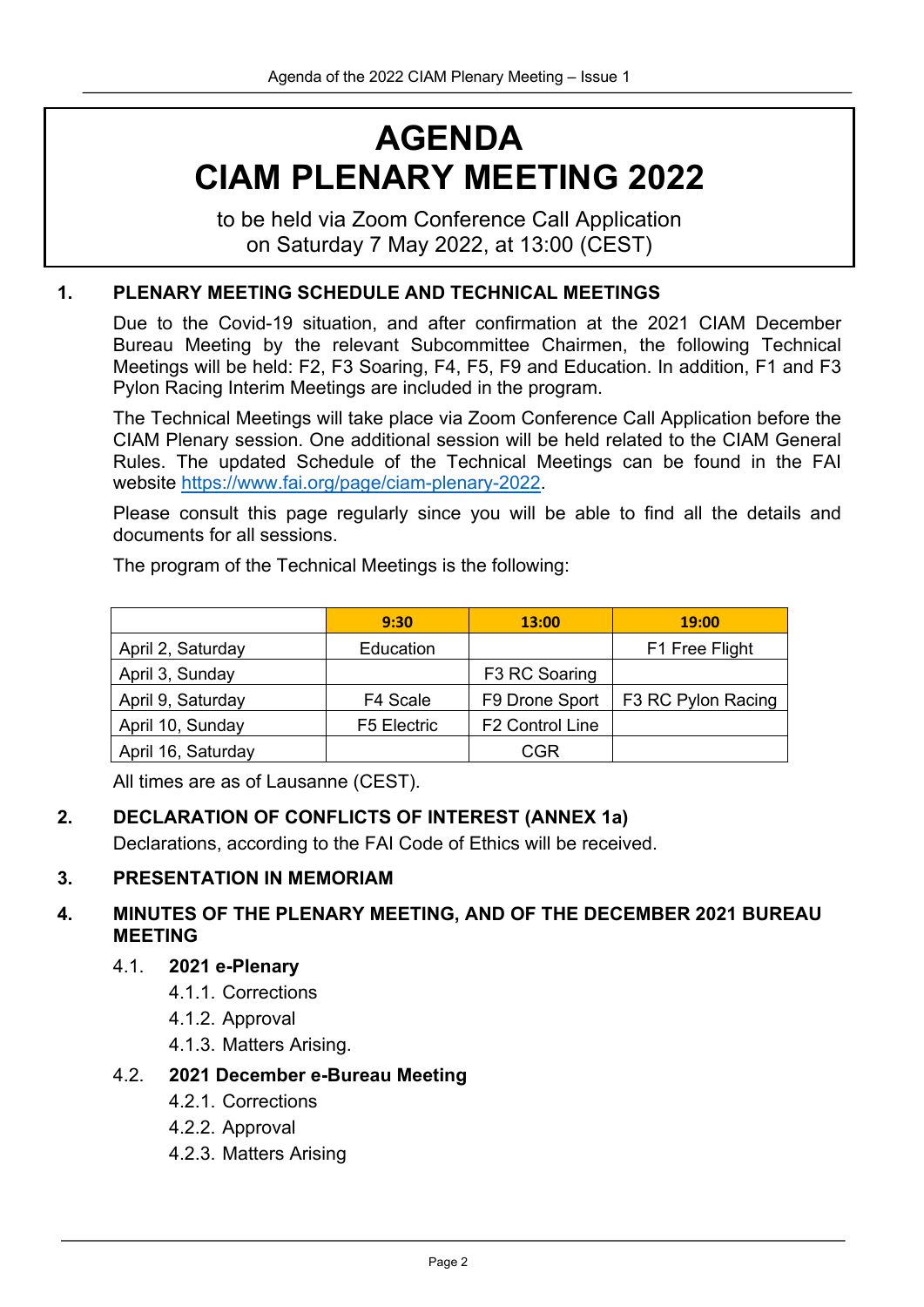#### **5. APRIL 2022 BUREAU MEETING DECISIONS`**

Distribution and comments of the April 2022 Bureau Meeting decisions.

### **6. NOMINATION OF BUREAU OFFICERS AND SUBCOMMITTEE CHAIRMEN (ANNEX 1b)**

#### 6.1. **CIAM Officers**

President 1st Vice President 2nd Vice President 3rd Vice President **Secretary** Technical Secretary

**Note**. The nominations will be announced during the zoom session on April 16<sup>th</sup> 2022. The candidates or their country delegates may give a short presentation. The voting process will take place electronically from the  $1<sup>st</sup>$  and  $2<sup>nd</sup>$  of May 2022, all day long, with notification to the FAI office by the authorised delegates.

#### **Subcommittee Chairmen to be elected**

- F2 Control Line
- F4 RC Scale
- F5 RC Electric
- F7 RC Aerostats
- F9 Drone Sport
- Education

**Note.** The nominations will be announced during the zoom session on April 16<sup>th</sup>. The candidates or their country delegates may give a short presentation. The voting process will take place electronically from the  $1<sup>st</sup>$  and  $2<sup>nd</sup>$  of May 2022, all day long, with notification from the FAI office to the authorised delegates.

#### 6.2. **Subcommittee Chairmen to be confirmed**

- F1 Free Flight
- F3 RC Aerobatics
- F3 RC Soaring
- F3 RC Helicopter
- F3 RC Pylon Racing
- S Space Models

#### **7. REPORTS**

- 7.1. **2021 FAI General Conference, by the FAI office representative**
- 7.2. **CIAM Bureau report on its activity since the last Plenary, by CIAM President, Antonis Papadopoulos**
- 7.3. **2021 Sporting Code Section 4: CIAM Technical Secretary, Mr Kevin Dodd (ANNEX 3)**
- 7.4. **2021 Subcommittee Chairmen (ANNEX 3)**
	- 7.4.1. Free Flight: Ian Kaynes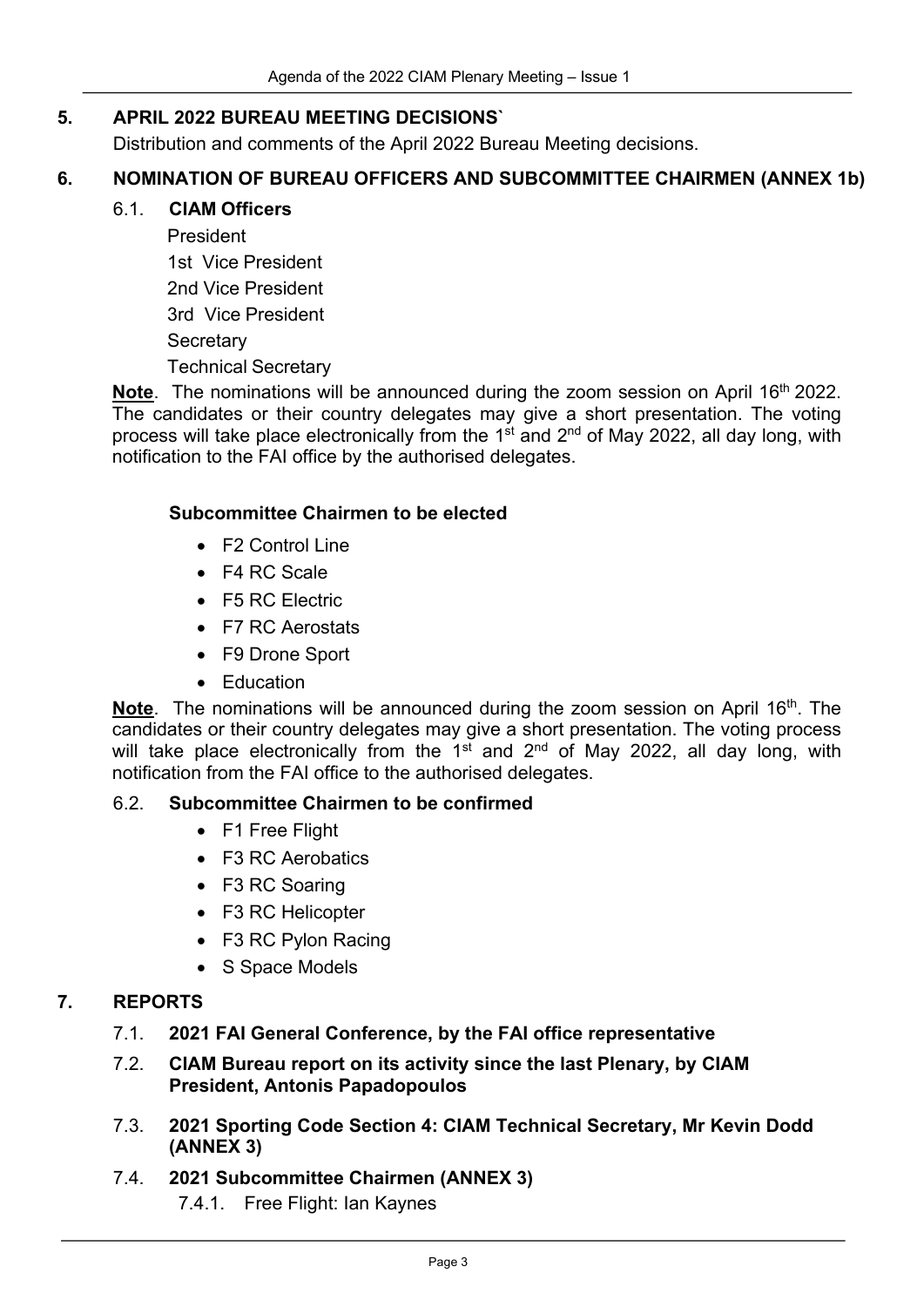- 7.4.2. Control Line: Vernon Hunt
- 7.4.3. RC Aerobatics: Peter Uhlig
- 7.4.4. RC Soaring: Tomas Bartovsky
- 7.4.5. RC Helicopters: Stefan Wolf
- 7.4.6. RC Pylon: Barrie Lever
- 7.4.7. RC Scale: Pal Linden Anthonisen
- 7.4.8. RC Electric: Emil Giezendanner
- 7.4.9. Aerostats: Johannes Eissing
- 7.4.10. Drone Sport: Bruno Delor
- 7.4.11. Space Models: Zoran Pelagic
- 7.4.12. Education: Per Findahl

### 7.5. **2021 World Cups, by World Cup Coordinators (ANNEX 4)**

- 7.5.1. Free Flight World Cup: Ian Kaynes
- 7.5.2. RC Slope Soaring World Cup: Erik Schufmann
- 7.5.3. RC Electric Powered Thermal Duration Gliders World Cup: Sotir Lazarkov
- 7.6. **2021 Trophy Report, by CIAM Secretary, Massimo Semoli (ANNEX 5)**
- 7.7. **Aeromodelling Fund- Budget 2022, by the Treasurer, Andras Ree (ANNEX 3)**
- 7.8. **CIAM Flyer, by the Editor, Emil Giezendanner (ANNEX 3)**
- 7.9. **EDIC WG report, by Chairman, Manfred Lex (ANNEX 3)**

### **8. SCHOLARSHIP SELECTION APPROVAL (ANNEX 8)**

- Adrien GALLET (France)
- Sebastian JAECKEL (Germany)

### **9. NOMINATIONS FOR FAI-CIAM AWARDS (ANNEX 6) Alphonse Penaud Diploma**

- Dezso ORSOVAI (Hungary)
- Jan KOTUHA (Slovak Republic)
- Robert SIFLEET (USA)
- Kenneth MORISSEY(United Kingdom)

### **Andrei Tupolev Diploma**

• Jan KOTUHA (Slovak Republic)

### **Antonov Diploma**

- Aleksandar STOIANOVIC (Serbia)
- Thomas DAVID (United Kingdom)

### **Frank Ehling Diploma**

• Vladimir SVEC (Slovak Republic)

### **Andrei Tupolev Medal**

• Michal ZITNAN (Slovak Republic)

### **FAI Aeromodelling Gold Medal**

- Wolfgang SCHULZ (Germany)
- Marek DOMINIAK (Poland)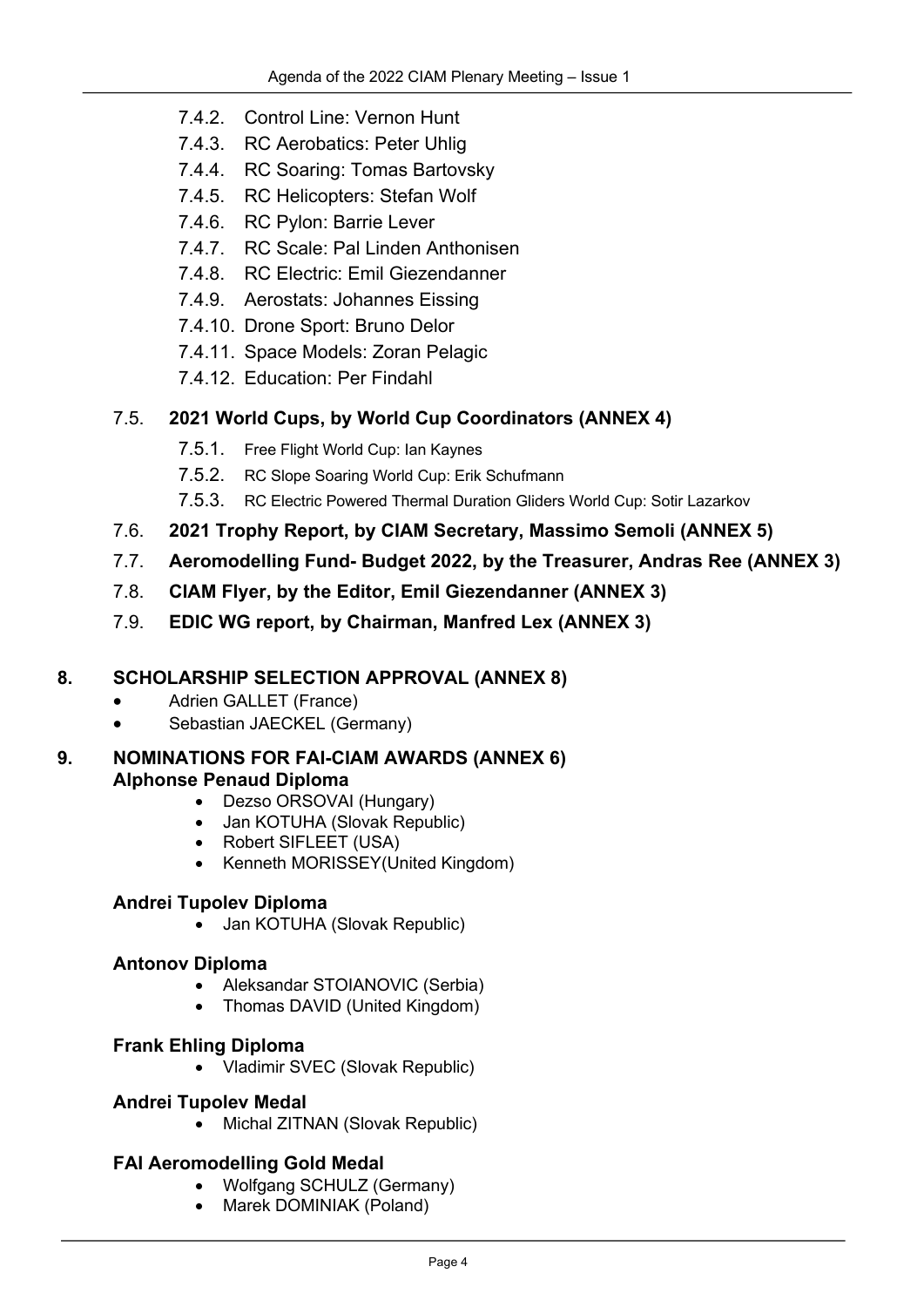**Note**. The voting process will take place electronically 1<sup>st</sup> and 2<sup>nd</sup> of May 2022 all day long, with notification from the FAI office to the authorised delegates.

#### **10. PRESENTATION OF 2021 WORLD CUP AWARDS**

#### **PRESENTATION FOR**

The 2021 World Cup awards for classes F1A, F2B, F3F, F5J

Since the meeting will be with the use of Zoom, the medals and diplomas will be shipped after the end of the Plenary.

**ITEM NUMBERS 11, 12, 13 ARE INTENTIONALLY NOT USED**

### **14. SPORTING CODE PROPOSALS**

The Sporting Code proposals begin overleaf.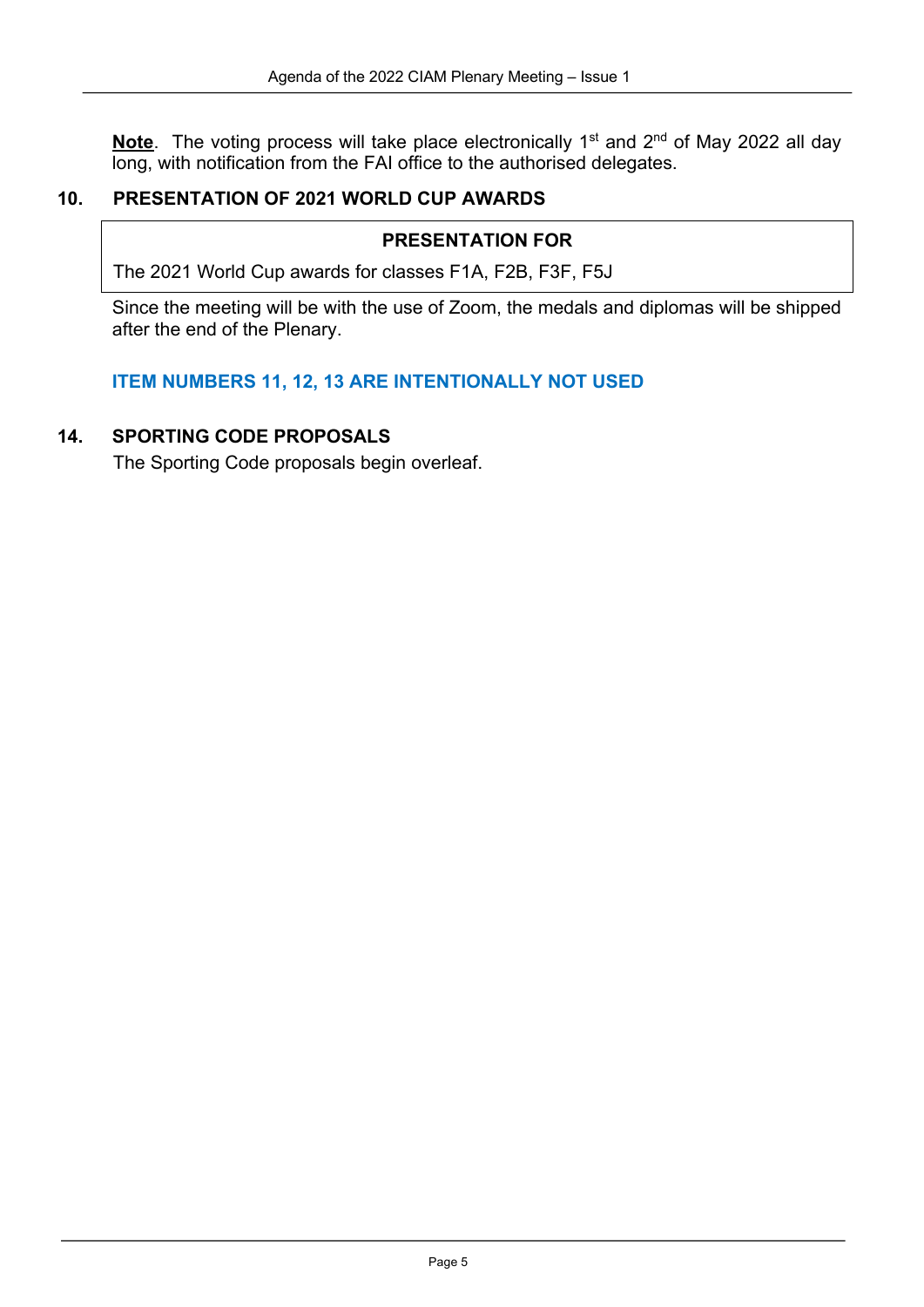# **14. SPORTING CODE PROPOSALS**

The Agenda contains all the proposals received by the FAI Office according to the manner required in rule A.10.

Additions in proposals are shown as **bold, underlined**, deletions as strikethrough and instructions as *italic*.

Bureau proposals appear in the appropriate rule section of item 14.

Each section begins on a new page.

The text of the submitted proposals may have been changed to correct the English grammar or to improve clarity and understanding. Technical Secretary notes should be addressed, if required, at the Technical Meetings.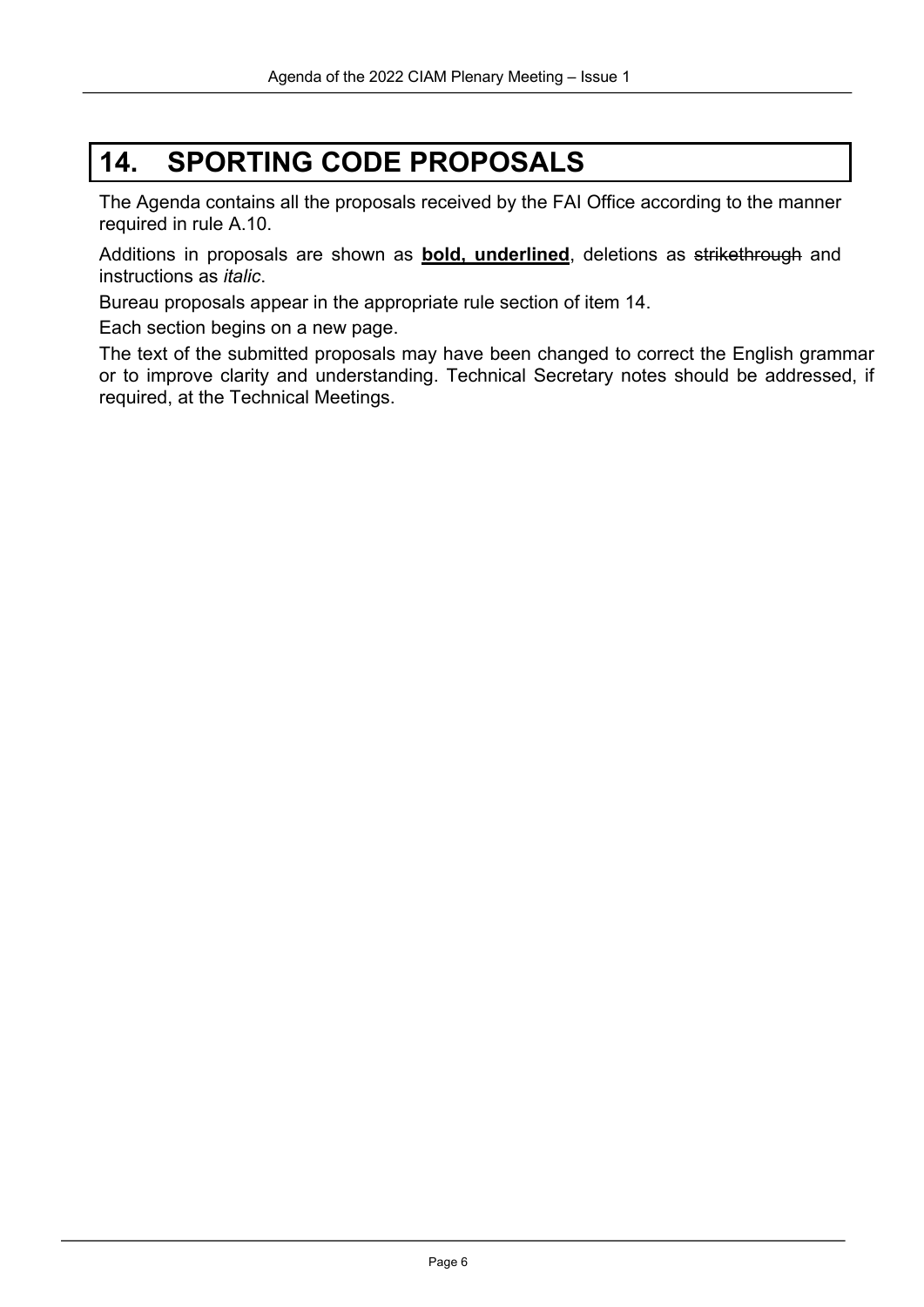## **14.1 Volume CIAM General Rules, Section 4C (General Rules for International Events)**

#### **a) C.11 Identification Marks Sweden**

*Amend sub-paragraph C.11.1 b) by deleting text as shown below:*

b) A model aircraft must not carry a national identification mark, an FAI licence number **or** an FAI sticker or any other reference which relates to any person other than the competitor. At the processing of the model aircraft, the organiser must mark each FAI sticker (if required).

Reason: The main reason for deleting '*or any other reference*' is that now, with the new Airspace regulations in many countries, this part of the rule forbids juniors to compete in a legal way. In Sweden a junior up to age 18 MUST have a senior's drone ID on the model to fly in a legal way, and the present text makes it illegal for a junior to compete in the eyes of the Sporting Code. It is also quite open for interpretation. Is it legal to fly a model with the factory name or model name on it? That's for sure also a reference to someone other than the pilot. And we frequently see pilots competing with models that have factory names or commercial model names on them.

*Volume CIAM Records begins overleaf*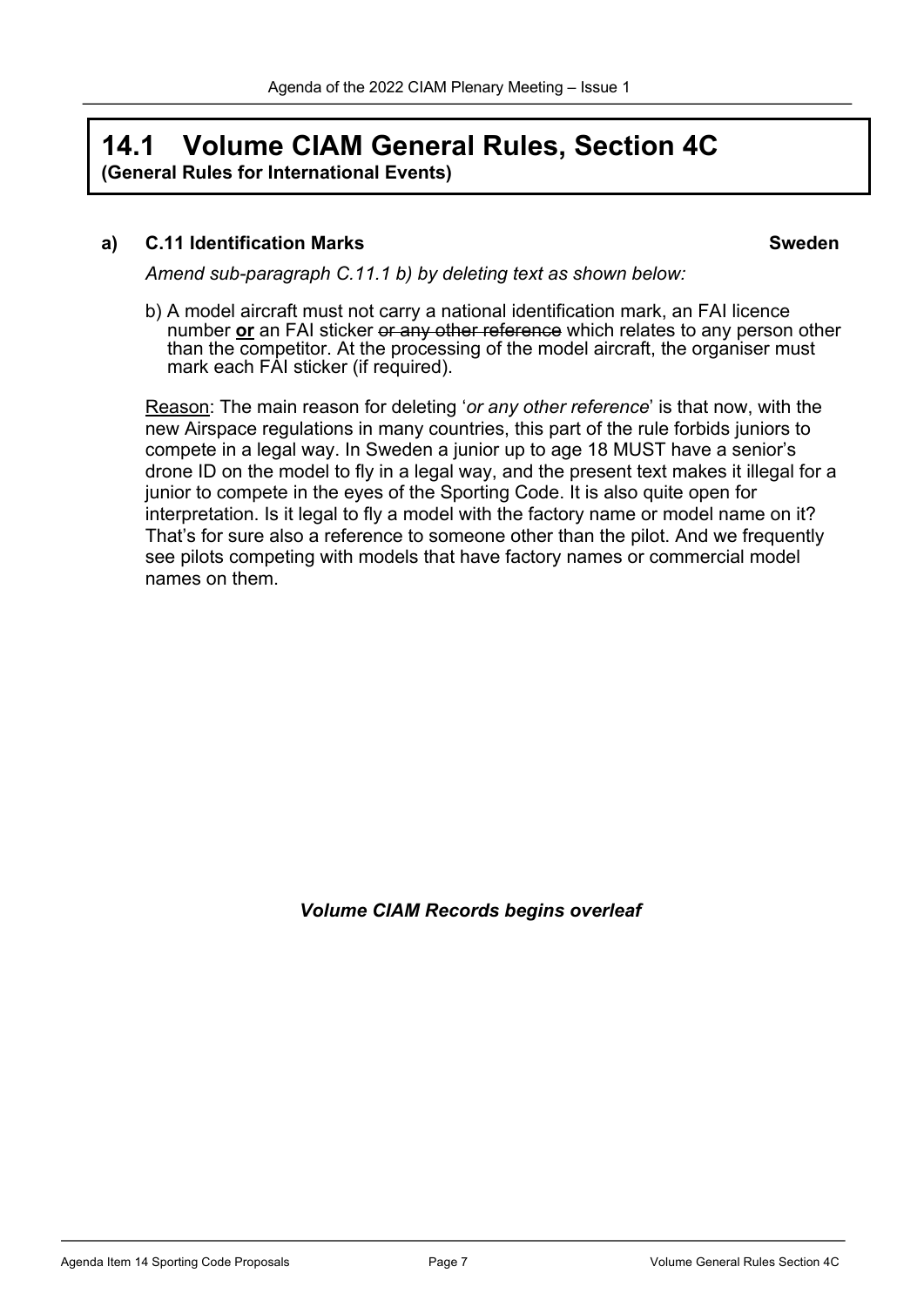# **14.2 Volume CIAM Records**

#### **a) 4.2.1 Control Line Open Records F2 Subcommittee**

*Amend the table and 4.2.1.2 (after sub-class F135) to include a new open subclass F138 as shown below:* 

4.2.1.2 Control Line Open Records - Measurement of Speed

#### **Sub-class F138: Electric Motors – maximum weight of battery (or batteries) 200 g (incl. battery cables and connectors) ………. R = 17.69 m (9 laps = 1 km).**

*Amended table shown below:*

#### Proposed New Open Subclass in Control Line Speed

|                                |                  |           |                              | <b>SPEED</b>                 |                         |                       |               |
|--------------------------------|------------------|-----------|------------------------------|------------------------------|-------------------------|-----------------------|---------------|
|                                |                  |           |                              | SWEPT VOLUME cm <sup>3</sup> |                         |                       |               |
|                                | Open             |           |                              | 0,00 to 1,00                 | 1,01 to 2,50            | 2,51 to 5,00          | 5,01 to 10,00 |
| F <sub>2</sub>                 |                  |           | <b>Piston Motor</b>          | F130                         | F131                    | F132                  | F133          |
| <b>CONTROL</b>                 | F <sub>2</sub> A | Aeroplane |                              |                              | Speed in<br>Competition |                       |               |
| <b>LINE</b><br><b>CIRCULAR</b> |                  |           |                              |                              | F134*                   |                       |               |
| <b>FLIGHT</b>                  | Open             |           | <b>Reaction Motor</b>        |                              |                         | F135                  |               |
|                                | Open             |           | <b>Electric Motor</b>        | F138                         |                         |                       |               |
|                                |                  |           | <b>TEAM RACE (Race Time)</b> |                              |                         |                       |               |
|                                | F <sub>2</sub> C |           | <b>Piston Motor</b>          |                              | 100 laps - F136*        | 200 laps - F137*<br>. |               |

\* Only in World Championships & Continental Championships Reference paragraph 2.1.4.

Reason: Electrically power control line speed is becoming established and it is now time to have at least one open speed record for electric powered speed models.

### *Volume F1 – Free Flight begins overleaf*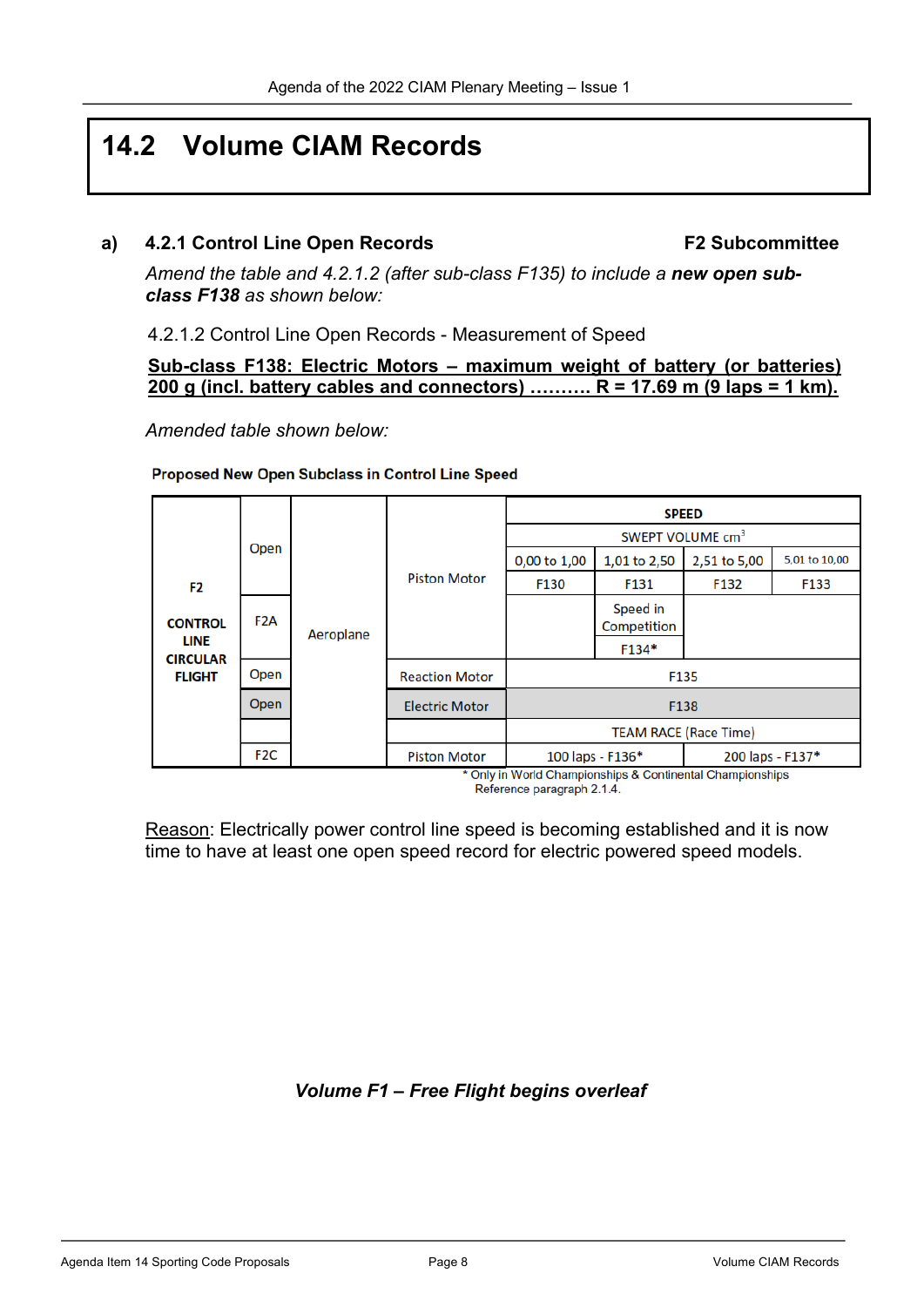# **14.3 Section <sup>4</sup> Volume F1 - Free Flight**

#### **a) F1.1.4 Additional Flights in Open Internationals Serbia**

*Modify the second paragraph and sub-paragraph a) as shown below:*

At Open Internationals the organisers sometimes have a problem completing this regular procedure. For exceptional reasons of strong winds, poor visibility, inadequate field space, or unavailability of the field for continuation on the following day, Open Internationals may use a non-standard additional flight procedure for all outdoor F1 classes except F1E with the following conditions:

a) A non-standard procedure must be used ONLY for these exceptional reasons of strong winds **(stronger than 6 m/s)**, poor visibility **(horizontal not more than 500m and vertical not more than 150m)**, inadequate field space, or unavailability of the field for continuation on the following day.

Reason: It is necessary to quantitatively define meaning of the terms "strong wind" and "poor visibility" to avoid any ambiguities and different interpretation. This proposal clarifies these ambiguities. Also the term "inadequate field space" is deleted because the official events in the FAI CIAM Contest Calendar may not be flown at "inadequate field space". The flying field must correspond to the required CIAM standards.

#### **b) F1.1.4 Additional Flights in Open Internationals F1 Subcommittee**

*Modify F1.1.4 item (b) as shown below.* 

*New items are added as (iii), (v), and (ix). Other items have been modified and renumbered to fit with the newly-added items.*

- b) An "altitude fly-off" may be specified when F1 altimeters have been approved by CIAM EDIC **and at least one of the following conditions are met**:
	- **1) altimeters are available for competitors to purchase from at least one supplier.**
	- **2) all competitors in the fly-off have their model equipped with an approved altimeter.**
	- i) The procedures for a regular additional flight for the class are followed.
	- ii) A maximum flight time is defined which should be at least two minutes.
	- iii) **Before the flight the competitor shows his altimeter to the timekeeper for the timekeeper to record the serial number marked on the altimeter and to confirm that it shows the empty memory indication.**
	- **iv)** The flight is timed up to the maximum time.
	- **v) Competitors must present their altimeters and altitude read out no later than 45 minutes after the end of the fly-off.**
	- **vi)** For all competitors attaining the maximum flight time, the altitude of the model at the maximum flight time is read from the altimeter **referenced to a zero altitude defined by the altitude during the 10 seconds before**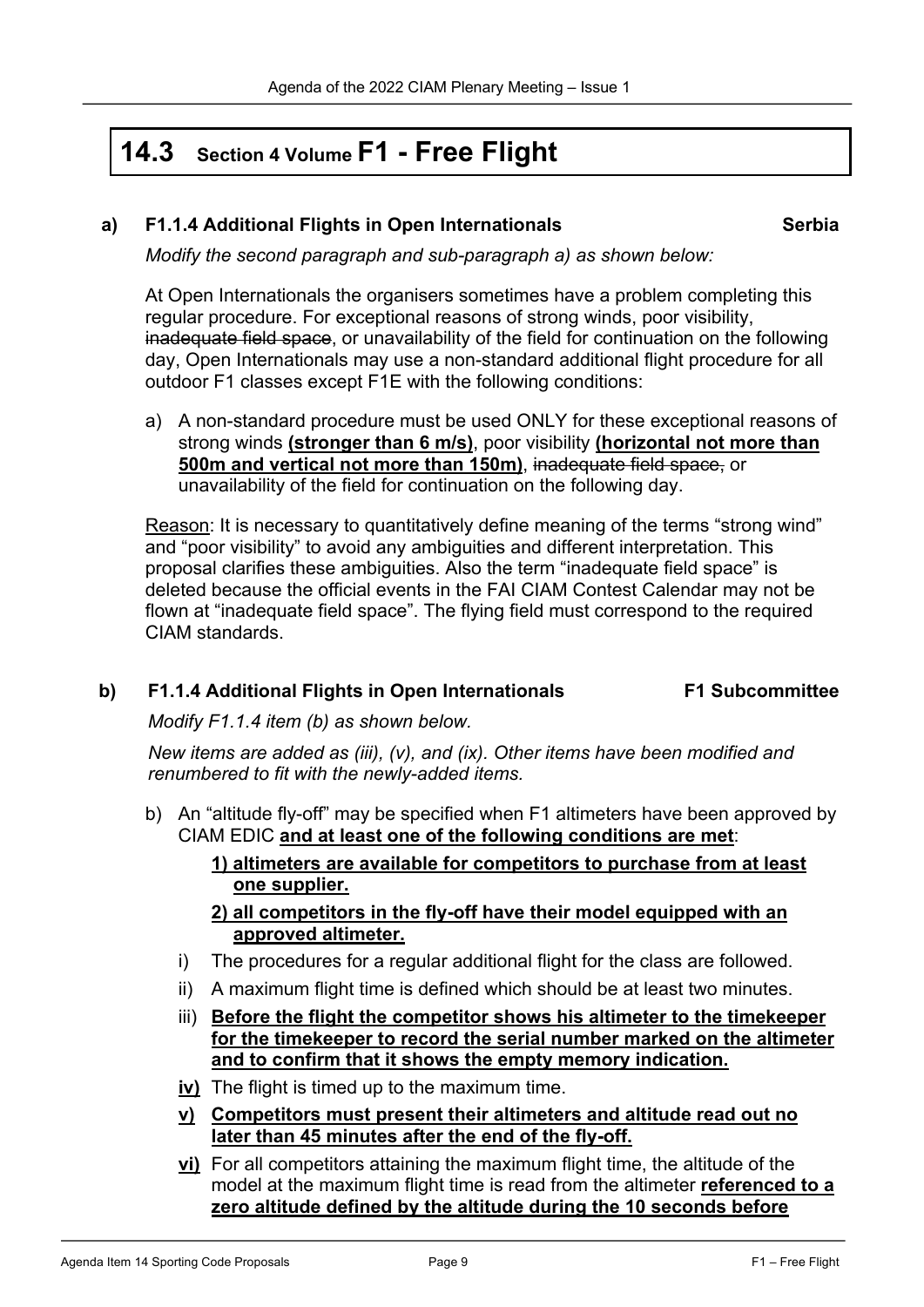**launch of the model (for F1A before the helper releases the model from the ground and for F1C before starting the motor). F**or scoring purposes this value **the altitude** is rounded to the nearest metre.

- **vii)** The individual placings are determined by the highest altitudes for all flights attaining the maximum, followed by time order. **Competitors with a recorded altitude are placed before competitors not returning an altitude, even if the recorded altitude is negative.**
- **viii)** Equal altitudes are considered to be a tie, which may be resolved by another additional flight.

#### **ix) The proper operation of the altimeter is the responsibility of the competitor.**

Reason: Refinements as a result of experience gained through the use of Altitude fly-offs in 2021. Availability of altimeters is essential to the fair application of the procedure and while availability is limited the altitude fly-off can be used if all fly-off competitors do have approved altimeters.

iii) It is necessary for the timekeeper to record the serial number of the altimeter, which is required by EDIC to uniquely identify each individual altimeter.

v) For the smooth running of the contest, there must be a time limit for presenting the altitude data.

vi) It is necessary to define the reference against which the altitude is measured and this is proposed to be on the start line just before launch.

vii) The landing area may be below the starting line and thus a negative altitude at the time of the maximum flight time is a valid altimeter reading and should take precedence over competitors with no recorded altitude.

ix) The competitor is responsible for correct operation of the altimeter. This is comparable to the way in which the competitor is responsible for the functioning of radio control DT or motor stop.

### **c) F1.1.4 Additional Flights in Open Internationals Austria**

*Modify F1.1.4 item (b) as shown below.* 

*Sub-paragraph (iii) has additional text. (vi) moves to (vii) and a new (vi) is inserted.*

- b) An "altitude fly-off" may be specified when F1 altimeters have been approved by CIAM EDIC.
	- iii) The flight is timed up to the maximum time **and controlled by the timekeeper with a regular stopwatch.**
	- **(vi) A tie is defined for all competitors which are inside the tolerances given by EDIC For Free Flight V1.2, EF1.2 d). The tolerance is specified with +/- 1 metres. Exact wording: …within 2 metres. e.g.: competitor A: ha = 41 m +/- 1m => [40 - 42] m**

**competitor B: hb = 40 m +/- 1m => [39 - 41] m**

#### **=> situation for a tie is given**

**(vii)** Equal altitudes are considered to be a tie, which may be resolved by another additional flight.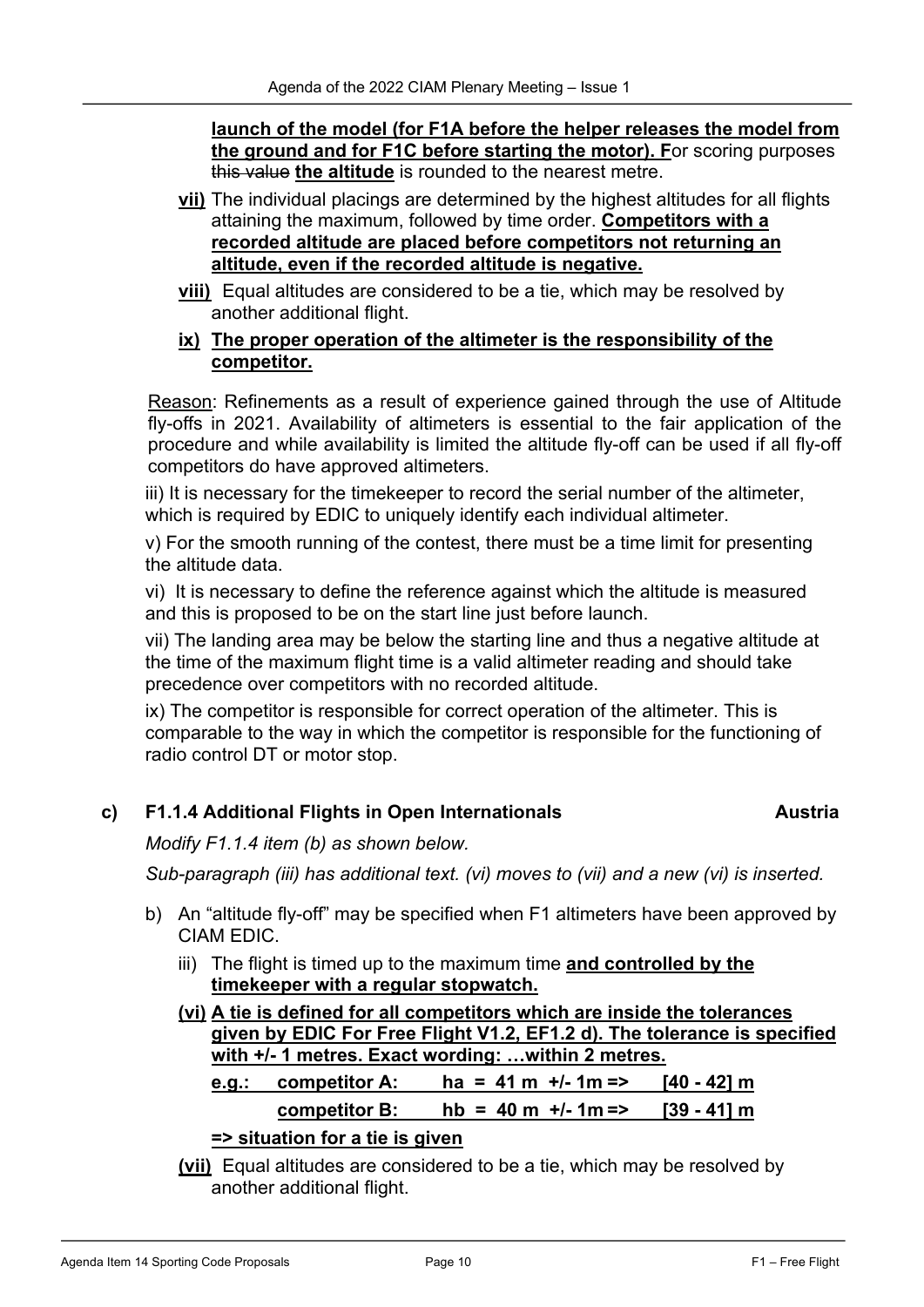Reason: In altitude, fly-off height is the main parameter to determine the winner. The tolerance for the correct measurement of altitude is defined in:

#### EF1.2 Altimeter Specification

d) The accuracy of the altitude measurement should be within 2 metres or 0.5% of altitude, whichever is the greater. This should be maintained over a temperature range of -10°C to +50°C with a working range of at least 1000 metres from sites at up to 2000 metres altitude.

Using the smaller and absolute value, "within 2 meters"  $\le$   $\ge$   $+/-$  1m, is a useful compromise to get a result.

Using the value read from the altimeter rounded to the next metre is equivalent to accepting a measurement mistake which is well known.

All technical measurements are subject to measurement errors which are well known from the certification procedures of the devices. A good example is Speed measurement in road traffic by police. To punish the traffic offender the measurement result minus the tolerance is taken.

We are ignoring a well-known measurement mistake to create a champion. That is not fair and useful to our sport!

#### **d) F1.1.4 Additional Flights in Open Internationals Austria**

*Modify F1.1.4 by completely deleting section (b) as shown below.* 

*This proposal is intended to apply to F1A, F1B and F1C classes. Since it refers to the general rule at the beginning of the F1 Volume, it has only been included once in the Agenda. Similarly the reason and supporting data have only been included once.*

- a) A non-standard procedure must be used ONLY for these exceptional reasons of strong winds, poor visibility, inadequate field space, or unavailability of the field for continuation on the following day.
- b) An "altitude flyoff" may be specified when F1 altimeters have been approved by CIAM EDIC:
	- i) The procedures for a regular additional flight for the class are followed
	- ii) A maximum flight time is defined which should be at least two minutes.
	- iii) The flight is timed up to the maximum time
	- iv) For all competitors attaining the maximum flight time, the altitude of the model at the maximum flight time is read from the altimeter and for scoring purposes this value is rounded to the nearest metre.
	- $v)$  The individual placings are determined by the highest altitudes for all flights attaining the maximum, followed by time order.
	- vi) Equal altitudes are considered to be a tie, which may be resolved by another additional flight.

#### Reason:

#### 1. Beginning of a flight

No altimeter can one-to-one and onto determine the beginning of an official contestflight of an F1A glider. Altimeters can determine a peak in altitude which is not inevitable the "the release of the model from the launching cable".

Beginning of timing is defined in 3.1.9 Timing (for F1A).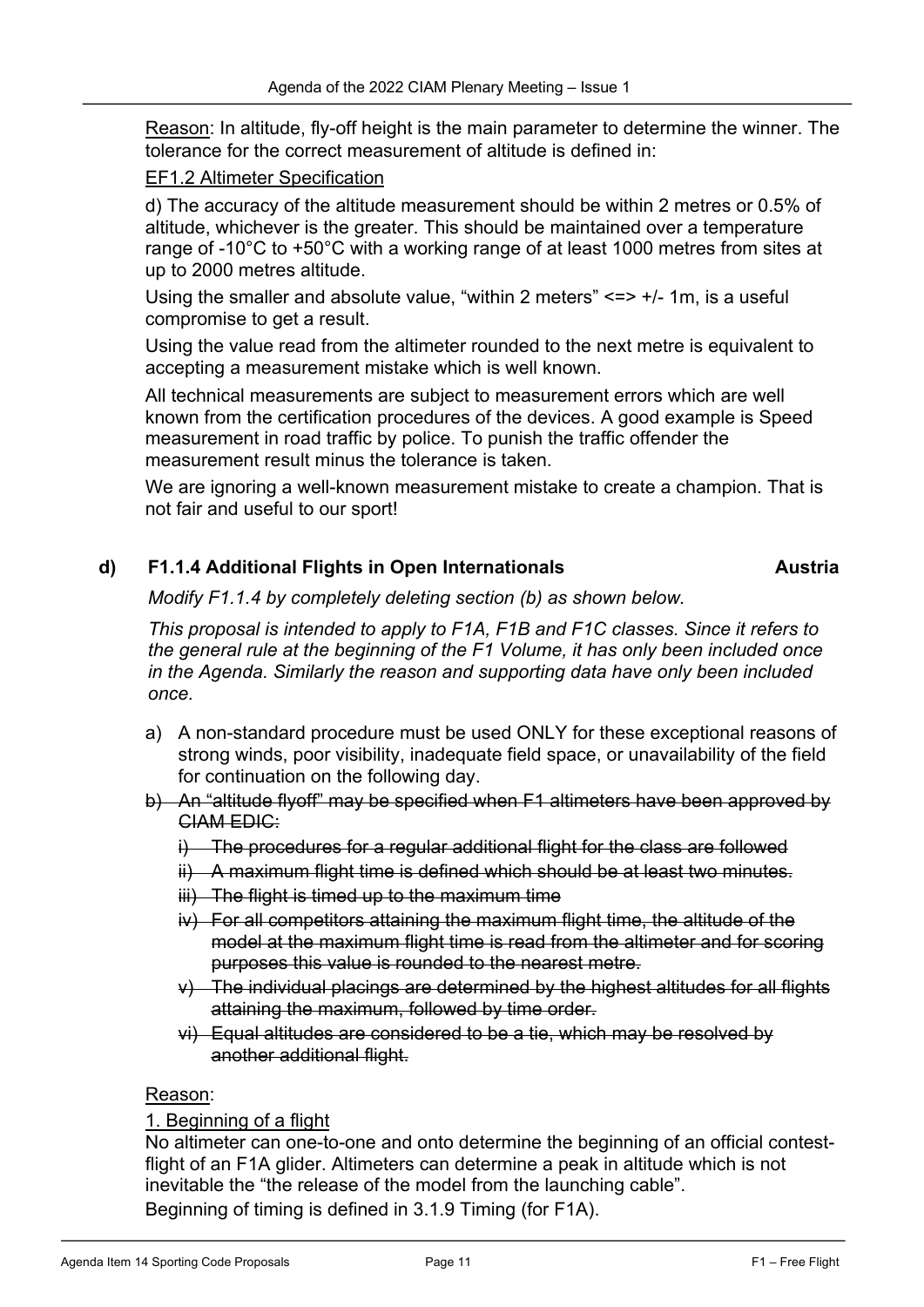#### a) See F1.2.

b) The timing of flights is limited to the maximum durations specified in 3.1.7 and 3.1.8 and relevant sections for F1B and F1C. The total flight time is taken from the release of the model from the launching cable to the end of the flight.

Additionally, "F1.1.4 Additional Flights in Open Internationals" is in collision with this rule!

#### 2. Mistake in measurement

"F1.1.4 Additional Flights in Open Internationals" is not defining any applicable certifying procedure which includes:

- $\triangleright$  measurement error: e.g.: +/- 0,5m
- $\triangleright$  quality standard:  $1^{\text{st}}$  test: 20 pieces

yearly anonymized test of min. 10 pieces

#### 3. Incomplete rule/procedure to use altimeters

"F1.1.4 Additional Flights in Open Internationals" is not defining any complete procedure to use certified altimeters. Because no measurement error is defined a tie is a lottery. Timekeepers were instructed by the manufacturer of "ALL-TEE" to a procedure which is not regulated in "SECTION 4C – MODEL AIRCRAFT – F1 – FREE FLIGHT".

*Technical Secretary Note: There is further supporting data which can be found in Annex 7a.*

#### **e) F1.2.6 Time recorded F1 Subcommittee**

*Modify F1.2.6 as shown below:*

The time **duration of the flight** recorded is the mean of the times registered by the timekeepers, rounded to the nearest whole number of seconds to the resulting mean time (0.5 second rounded up to the second above) unless the difference between the times registered shows evidence of an error in the timing, in which case the organiser will determine, with the FAI Jury, which time will be registered as the official time or what action should be taken.

Reason: To clarify that this definition relates to the time of a flight and not the time of motor runs which are defined in the class specifications.

#### **f) F1.2.7 Electronic evidence of flight time F1 Subcommittee**

*Modify F1.2.7 as shown below. Note also the changed paragraph structure:*

In Fly-offs, electronic time and altitude recording devices may be used mounted in or on a model. Such devices must be commercially available with an altitude measuring frequency of at least 2 Hz and display equipment like a computer, tablet or smart phone equipped with graphing software must be available to produce a time-altitude graph of the recorded flight. The responsibility of the use and correct functioning of such devices rests with the competitor.

The use of an altimeter is voluntary.

#### **If the competitor is using an EDIC-approved altimeter then this must be shown to the timekeeper before the flight for the timekeeper to record the serial**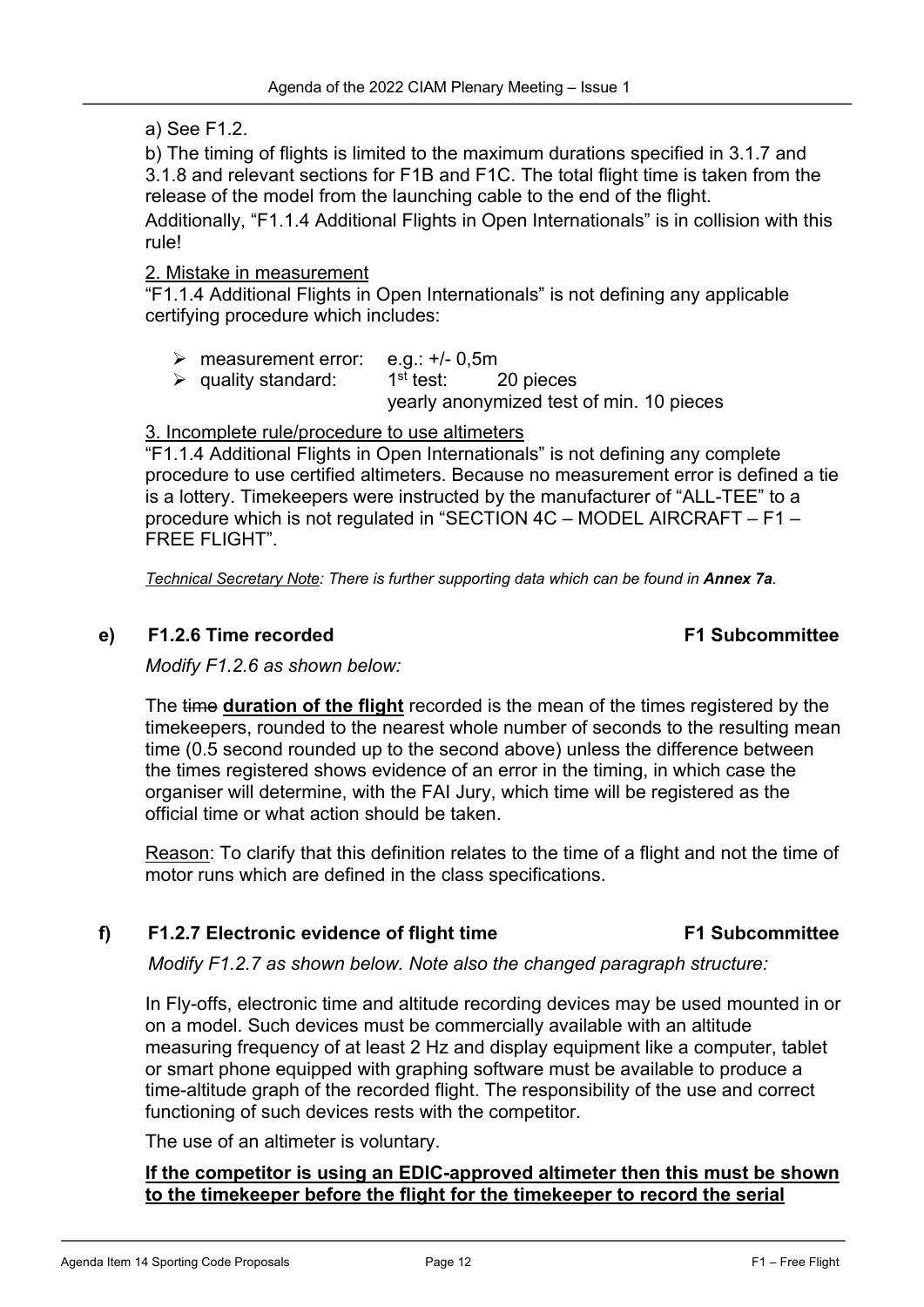#### **number marked on the altimeter and to confirm that for the first additional flight it shows the empty memory indication.**

**Competitors using altimeters which are not EDIC-approved must follow the following procedure.** Prior to each fly off, participants with (reserve) models equipped with such recording devices being switched on, should position their model(s) at ground level no more than 5 metres from their assigned starting pole. Upon instruction of the contest director, the participant will have to lift the model(s) from the ground and hold the model(s) elevated a number of times, the number and duration of these movements is decided by the contest director thereby generating a unique altitude-time signature.

In case of a flight-time related dispute, the competitor automatically may proceed to the following fly off round. Any dispute must be marked on the competitor's scorecard for that fly off round. After the last fly off but no later than 30 **60** minutes from the end of the last fly off, the jury will ask the competitor who filed the dispute to read out the altimeter data and present the altitude versus time graph. The jury will check the signature in the graph and determine the flown time for the fly off round for which a dispute has been filed. If the moment of launch, landing and flight time can be clearly established and the correct signature is present, the flight time will be recorded for the final result. If any one of these conditions is not met, the timekeeper's time of the disputed fly off round will be used as the score for that fly off round. If this time is less than the maximum flight time set for that particular fly off round, any subsequently flown fly off rounds will be cancelled for that competitor. In case of a protest related to the altimeter generated flight time, the altitude graphs must be made available to the jury. Failure to do so will result in the time keeper's recorded flight time being the official score.

Reasons: To simplify the procedure for competitors using an EDIC approved altimeter by removing their need to creature the altitude signature.

To increase the time limit for return of altimeters from a fly-off which might have been for a long flight.

### **g) F1.2.7 Electronic evidence of flight time Serbia**

*Modify F1.2.7 as shown below:*

In Fly-offs, electronic time and altitude recording devices may be used mounted in or on a model. Such devices must be commercially available with an altitude measuring frequency of at least 2 Hz and display equipment like a computer, tablet or smart phone equipped with graphing software must be available to produce a time-altitude graph of the recorded flight **in accordance with the EDIC approval for a particular device and software**. The responsibility of the use and correct functioning of such devices rests with the competitor.

The use of an **electronic** altimeter is voluntary. **All fly-off participants shall agree prior to the fly-off to use electronic evidence of the flight time. The event organiser shall provide at least one independent person, who is not a competitor, qualified to deal with electronic altimeters and to read and interpret required saved data.**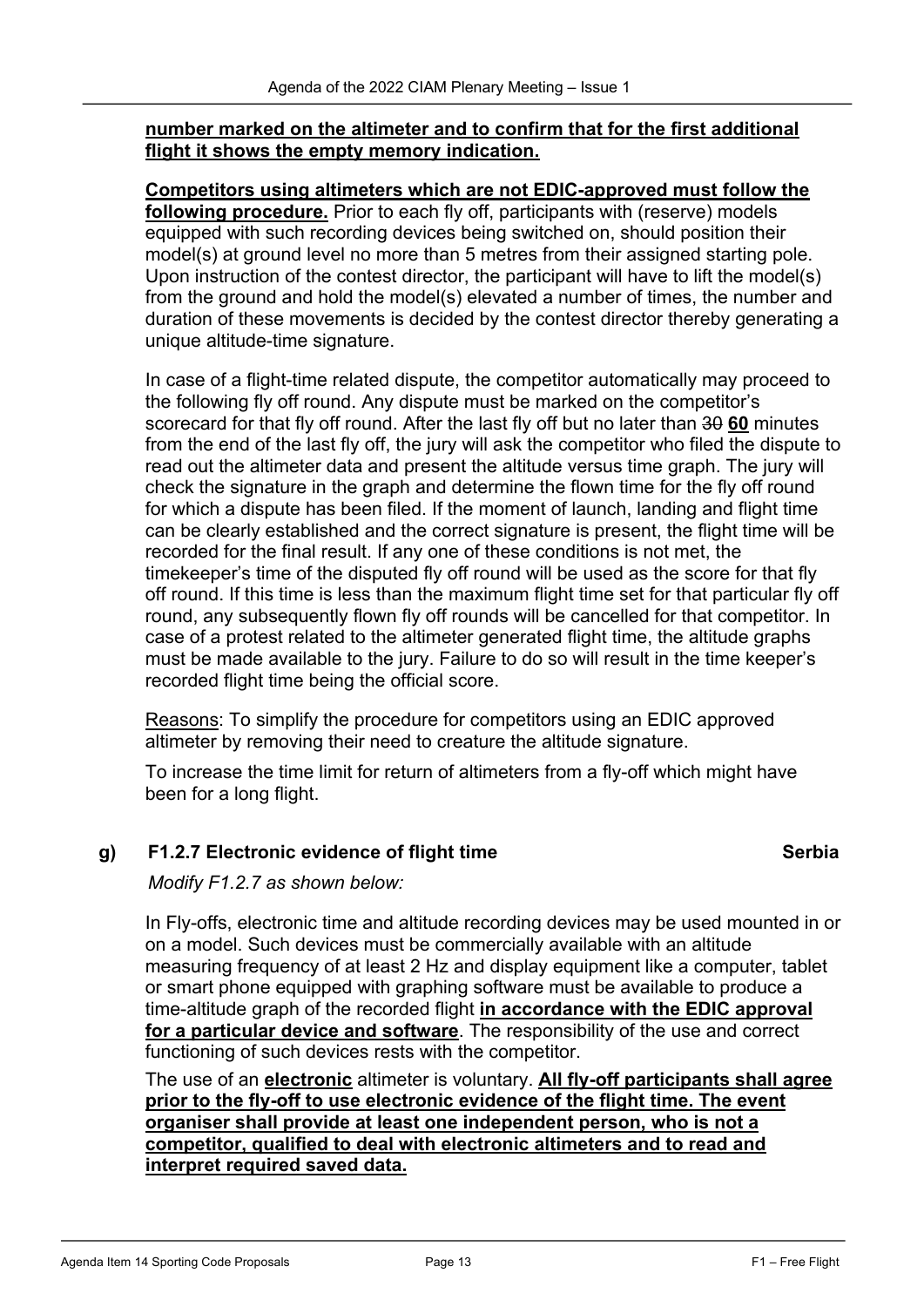Prior to each fly off, participants with (reserve) models equipped with such recording devices being switched on, should position their model(s) at ground level no more than 5 metres from their assigned starting pole. Upon instruction of the contest director, the participant will have to lift the model(s) from the ground and hold the model(s) elevated a number of times, the number and duration of these movements is decided by the contest director thereby generating a unique altitude-time signature. … *the remainder of this paragraph remains unchanged.*

#### **Electronic evidence of flight time as a non-standard method of fly-off shall not be used earlier than two hours before the official sunset.**

Reason: Original wording of this rule resulted in different understanding of its implementation in first Cat 2 contests where it was applied. This caused certain dissatisfaction of participants and loss of confidence in correctness of this method and used devices and software. It is necessary to clarify tasks and procedures of conduction of fly-off by use of electronic altimeters and make sure that the used devices are in accordance CIAM standards. Also they should be commercially easy available to secure equal participation of competitors from different countries.

### **h) F1.2.7 Electronic evidence of flight time Austria**

*Delete the heading and the entire section.*

*The deletion has not been shown below as the section has been reproduced in the two items above.*

Reason: No altimeter can one-to-one and onto determine the beginning of an official contest-flight of an F1A glider. Altimeters can determine a peak in altitude which is not inevitable the "the release of the model from the launching cable".

Beginning of timing is defined in 3.1.9 Timing

a) See F1.2.

b) The timing of flights is limited to the maximum durations specified in 3.1.7 and 3.1.8. The total flight time is taken from the release of the model from the launching cable to the end of the flight.

And "F1.2.7 Electronic evidence of flight time" is in collision with this rule!

- $\triangleright$  standard models without zoom or bunt launch produce no peak in pressure at the moment of releasing the starting cable => the start point cannot be defined by altimeter
- $\triangleright$  damaged high-end models needs to be launched like standard Model => launch produces no peak in pressure at the moment of releasing the starting cable => the start point cannot be defined by altimeter
- $\triangleright$  this happened more than 1 time at WCH and ECH
- starting line breaks and model makes the launch and the flight as normal, but the line and flag are still connected to the hook => altimeter recognize a normal flight
- Ø starting line falls off 10 s or even later after launch (this happens some time)

*Technical Secretary's Note: This proposal is intended to apply to F1A, F1B and F1C classes. Since it refers to the general rule at the beginning of the F1 Volume, it has only*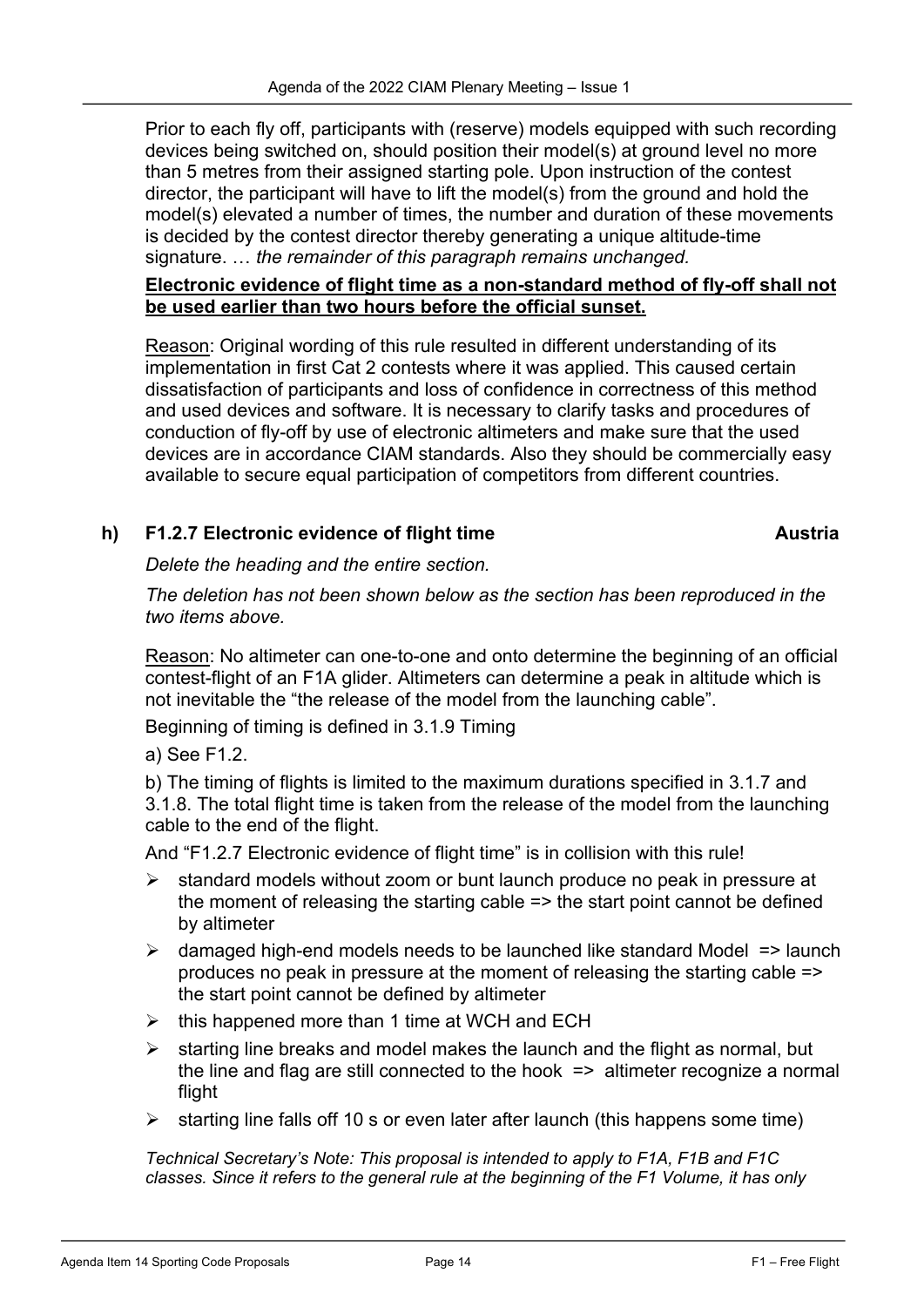*been included once in the Agenda. Similarly the reason (which refers to F1A) and supporting data have only been included once.*

#### **i) F1Q Electric Power: 3.8.8 Classification F1 Subcommittee**

*Modify 3.8.8 (c) as shown below:*

c) The organiser will establish a 10**7** minute period during which all fly-off competitors must launch their model. Within these 10**7** minutes the competitors will have the right to a second attempt in the case of an unsuccessful first attempt for an additional flight according to 3.8.5. Starting positions will be decided by draw for each fly-off.

Reason: This brings F1Q into line with F1A, F1B, F1C and F1P in having a 7 minute period for the additional flights. The 7 minute change was made in 2017 for the other classes and the extension to F1Q was missed when F1Q became an official class in 2018.

#### **j) F1S Small Electric Power 'E36': 3.S.1 Definition F1 Subcommittee**

*Modify 3.S.1 with the addition as shown below:*

Model aircraft which is powered by an electric motor(s) and in which lift is generated by aerodynamic forces acting on surfaces that remain fixed in flight except to dethermalise. **No control surface movements are allowed during flight.**

Reason: To clarify that the requirement for fixed surfaces also excludes control surfaces.

**k) Annex 4 – Free Flight Ranking F1 Subcommittee**

*Modify Section 4: Points from events with the deletions and addition as shown below:* 

For every event the competitors' scores will consist of two components:

a) A results component. This consists of points awarded on the same basis as World Cup points for competitors finishing in the top half or top 24 of the results list. Bonus points are given in accordance with the current World Cup bonus allocation.

b) An event ranking position component. This measures how well the competitor has performed in an event compared to the result which would be expected from his current position in the ranking.

To calculate this all the competitors in the competition are placed in the order in which they appear in the current ranking. Any competitors not previously on the ranking list will be assumed to be equally placed at the bottom of the ranking list. Each competitor is allocated points according to the difference between their actual position in the competition and the position calculated according to the ranking list. One point is **Ten points are** awarded for every 3 places different, positive if placed better than ranking position, negative if below ranking position.

Reason: To bring the ranking definition into line with World Cup changes.

The change in (a) is for always awarding points to the top half of the results list.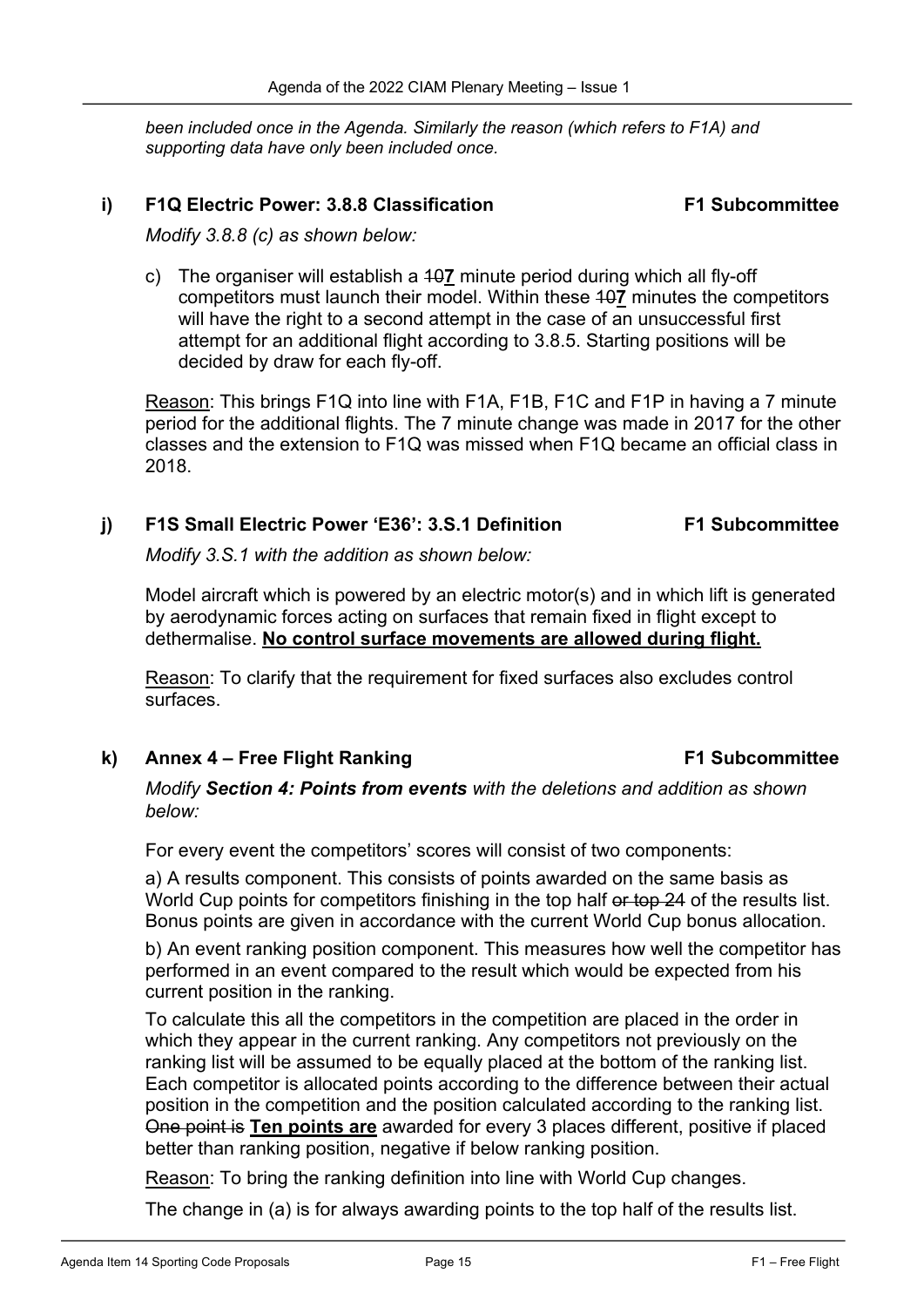The change in (b) is to increase the position points by a factor of 10 to correspond the upgrading of the World Cup results points (which changed from 50 to 500 for first place).

Both changes had been incorporated in the software calculating the ranking results at the time of the World Cup changes (2017) but the definition was not updated in the Sporting Code.

*Volume F2 Control Line begins overleaf*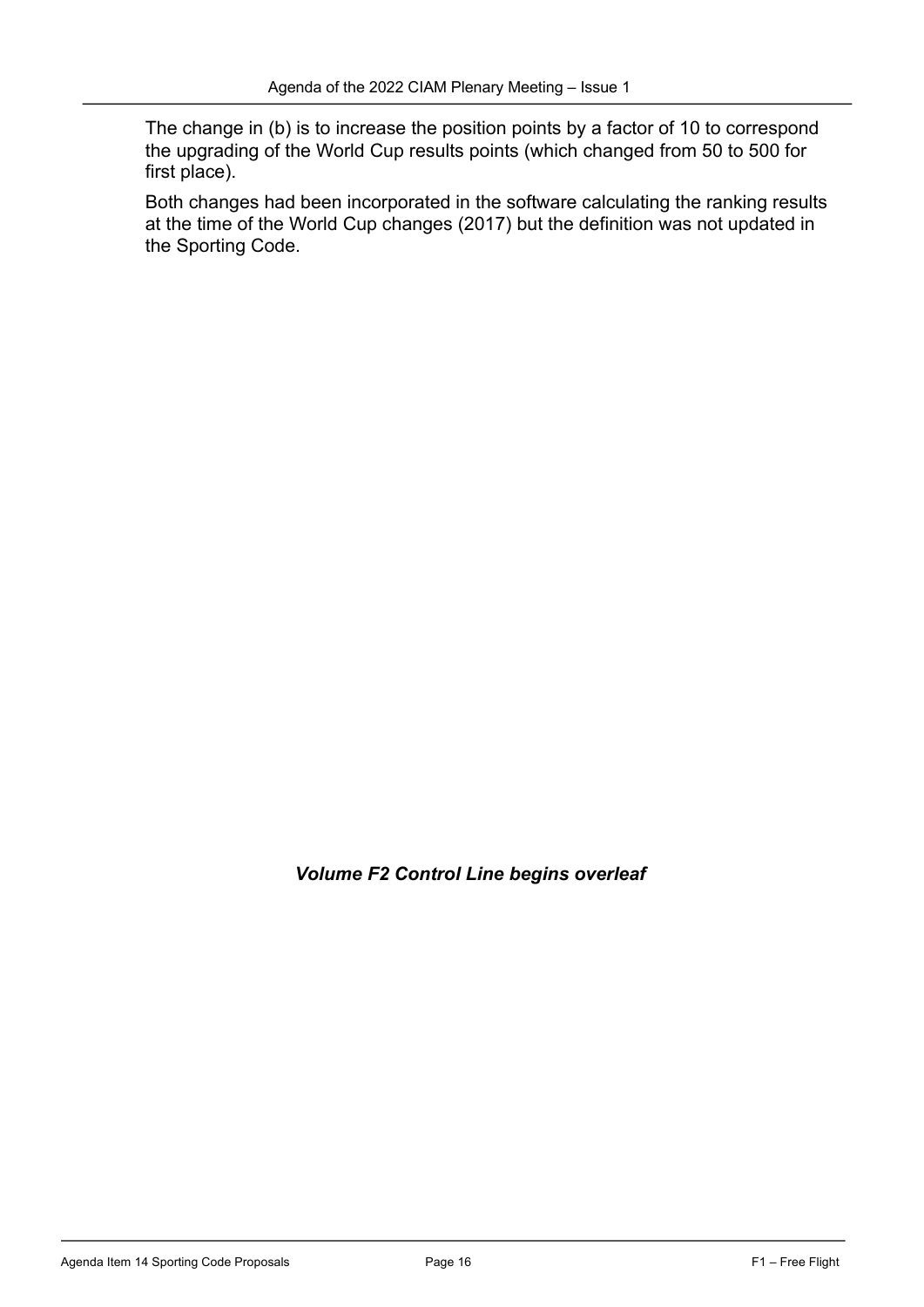# **14.4 Section 4C Volume F2 – Control Line**

#### **F2B – Control Line Aerobatics**

**a) 4.2.7 Contest Flights F2 Subcommittee & Switzerland**

*Clarification to a previous error in (g):*

- g) If, when making his second attempt for the respective round, any of the following occurs:
	- i) the competitor did not pass through the entrance to the contest flight circle within 2 **3** minutes of being officially called;

Reason: The 2 minutes time limit in 4.2.7 g) i) does not match the limit indicated in 4.2.7 d) i) and is contradictory to 4.2.13 a) Starting procedure.

# **b) Annex 4J – F2B Manoeuvre Diagrams F2 Subcommittee & Switzerland**

*Replace 4.J.14 Four-leaf clover manoeuvre diagram (Rule 4.2.15.16):*



Reasons: Clarification with added dotted lines showing manoeuvre entry and horizontal segments flight tracks.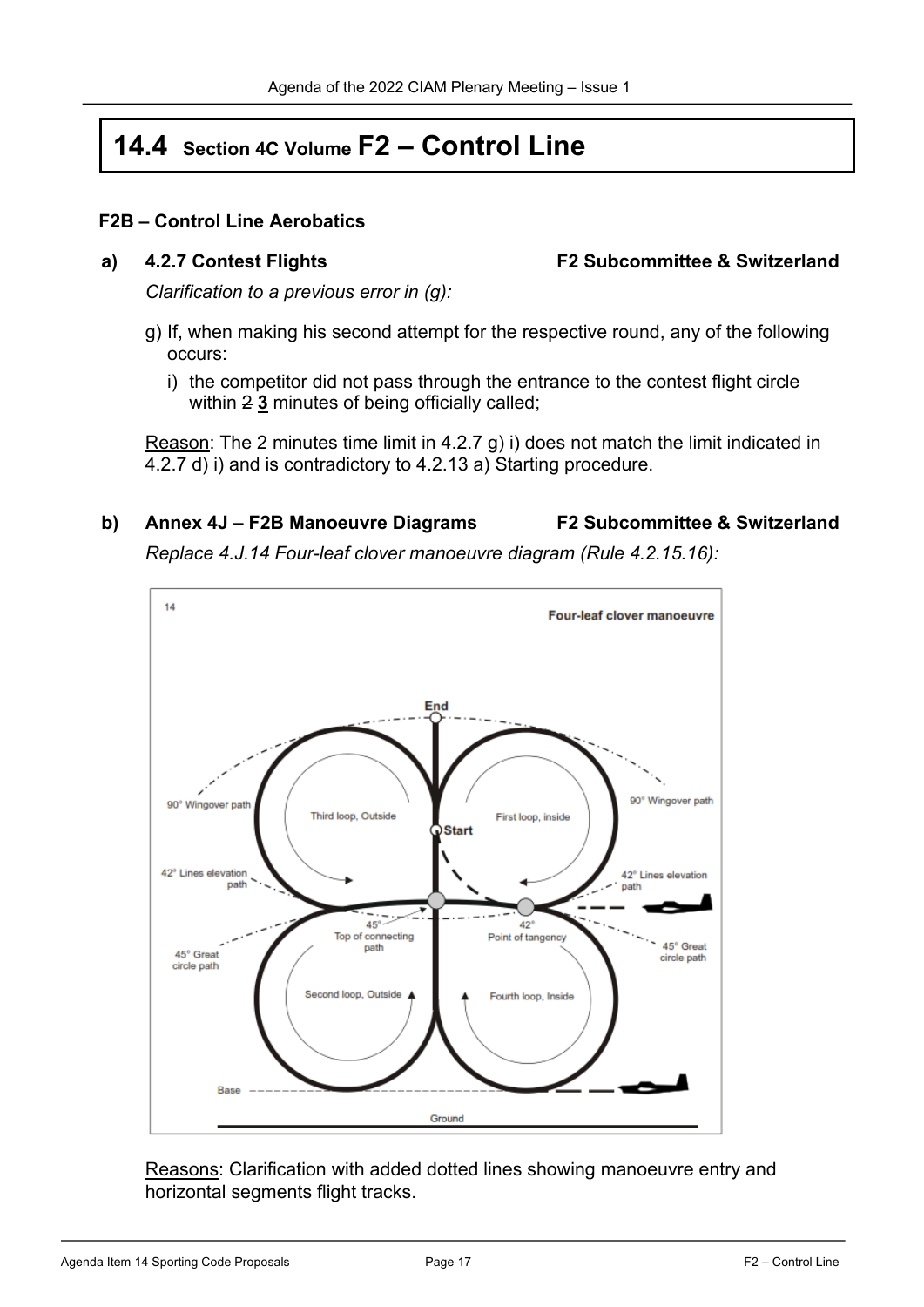#### **F2C – Control Line Team Racing**

#### **c) 4.3.5 Organisation of Races The Netherlands**

*Replace the entire section b) with the paragraphs as shown below:*

b) When a qualifying race does not contain three teams as per rule 4.3.5 a), the judges shall ask for volunteers (from different nations in case of World or Continental Championships) to allow the remaining race to start with three teams. **will invite team(s) who already have an official result in the ongoing round, to fill the vacancies in order to allow the remaining race to start with three teams.**

**The teams that fill in the vacant spots in the heat, accept that the official result that they had achieved in the ongoing round, will be replaced by the result they achieve in the heat they enter. These teams are defined as vacancy filling teams.**

**Only teams that have an official time in the ongoing round or a number of laps flown, can opt for filling up the remaining heat in the ongoing round. Teams that have been disqualified in the ongoing round, or did not start in this round, cannot apply for filling in vacancies in the heat concerned.**

**All teams, originally drawn, granted a re-flight or accepted vacancy filling teams will be treated as all other teams that have flown in the ongoing round.**

**In the case of World or Continental championships, the vacancy filling team(s) must have a different nationality from other already accepted teams in the heat.**

**If there are more teams willing to opt for vacant places in the heat than available, the team that has achieved the best result in the ongoing round (fastest time or flown most laps) gets the right to fill in vacancies first. In the case where candidate teams achieved equal results in the ongoing round, the Judges shall conduct a blind draw amongst the candidates concerned.**

If there are sufficient or more volunteers for a qualifying race, the Judges shall conduct a blind draw to start the race with three teams and shall conduct a separate draw teams for the segment choice order. The volunteer team(s) shall not be eligible to have a time registered or to be granted a re-flight from this race.

#### **The Judges shall conduct a separate draw for the segment choice order.**

If there are insufficient volunteers **vacancy filling teams**, the competing team(s) will be allowed to start the race with fewer than three teams to complete their qualifying or semi-final race.

Reason: The current ruling of asking for volunteers is not in conjunction with good sportsmanship. In a sport, the rules are organised in such a manner that whoever enters a race, does that with the intention to get the best ranking result for him or his team. In the case of asking for volunteers, the rules introduce teams in a race who have no interest in the result of their effort, other than preventing their fellow official opponents in the race to realize a good result. This problem is mentioned in par. 4.C.6.5 of the Judges guide, in which judges are called upon to not accept candidate volunteers who have an 'obvious interest' in blocking good results of their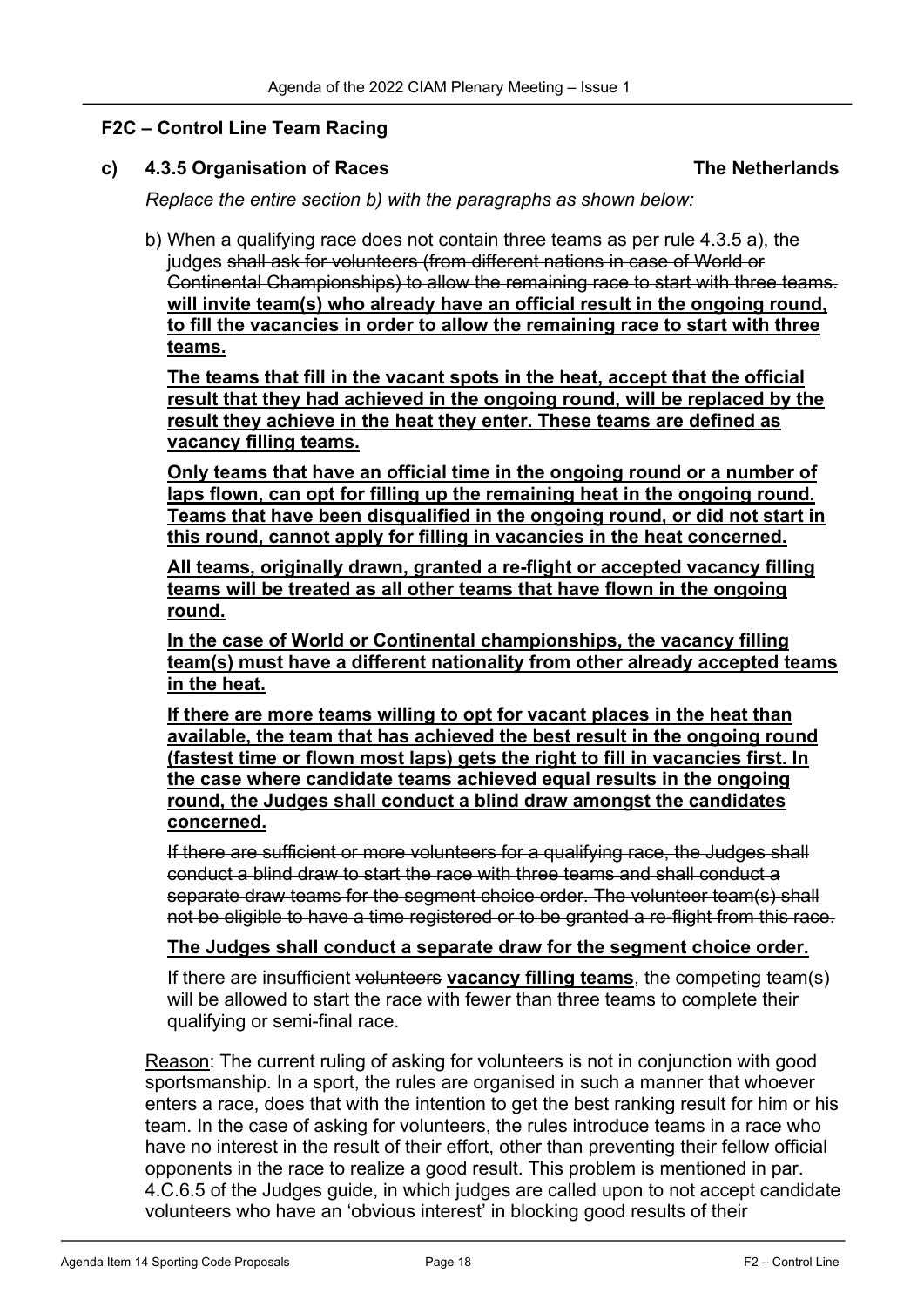opponents.

This clearly demonstrates that the current construction in which only bad intentions can lead to bad flying should be replaced by the proposed system, where all teams that enter the last heat in a round, start with teams that have all the equal target, to achieve the best official result in the ongoing round. More teams will opt for an opportunity to improve their result from the round, this will lead to less races with less than three teams at the start, making the heats result more in line with the effort all other teams in a round had to do. Asking for teams to volunteer and risk their costly equipment with no benefit other than ruining another team's race is simply not fair.

*In case this amendment is accepted in the voting, rule 4.C.6.5 can be deleted.*

#### **F2D – Control Line Combat**

#### **d) 4.4.15 Individual and Team Classification F2 Subcommittee**

*Regarding Fly-offs, insert an additional sub-paragraph to h) as shown below:*

h) In the event of a tie for second or third place, the equal placed flyers shall take part in a fly off, during which they shall be allowed only one loss. In the event of a tie for third place after a fly-off for second place then there shall be a new fly-off for third place.

**The pilots taking part in a fly-off are to be treated as all of equal status and no consideration should be taken into account if they have met earlier in the competition or if they are of the same Nationality/Team**.

Reasons: Clarification regarding a fly-off for second or third place**.**

#### **Annex 4D – Class F2D Judges Guide**

**e) 4.4.13 Penalties and Disqualification F2 Subcommittee**

*Add additional text at the end of section C, sub-paragraph t) as shown below:*

#### **Rule 4.4.13 Penalties and Disqualification**

#### **C. A competitor will be disqualified from the heat:**

t) For example, any tampering with the streamer in any way, shape or form can result in a disqualification. This rule can also be used to disqualify a competitor for any other breach of the rules that is not covered in a separate paragraph.

**If the mechanic picks up the opponent's model by mistake and then puts it back on the ground when they realise their mistake, no penalty shall be given unless it creates an unfair situation and affects the opponent in a negative way.**

Reasons: Clarification.

#### **Annex 4K – F2G Control Line Electric Speed**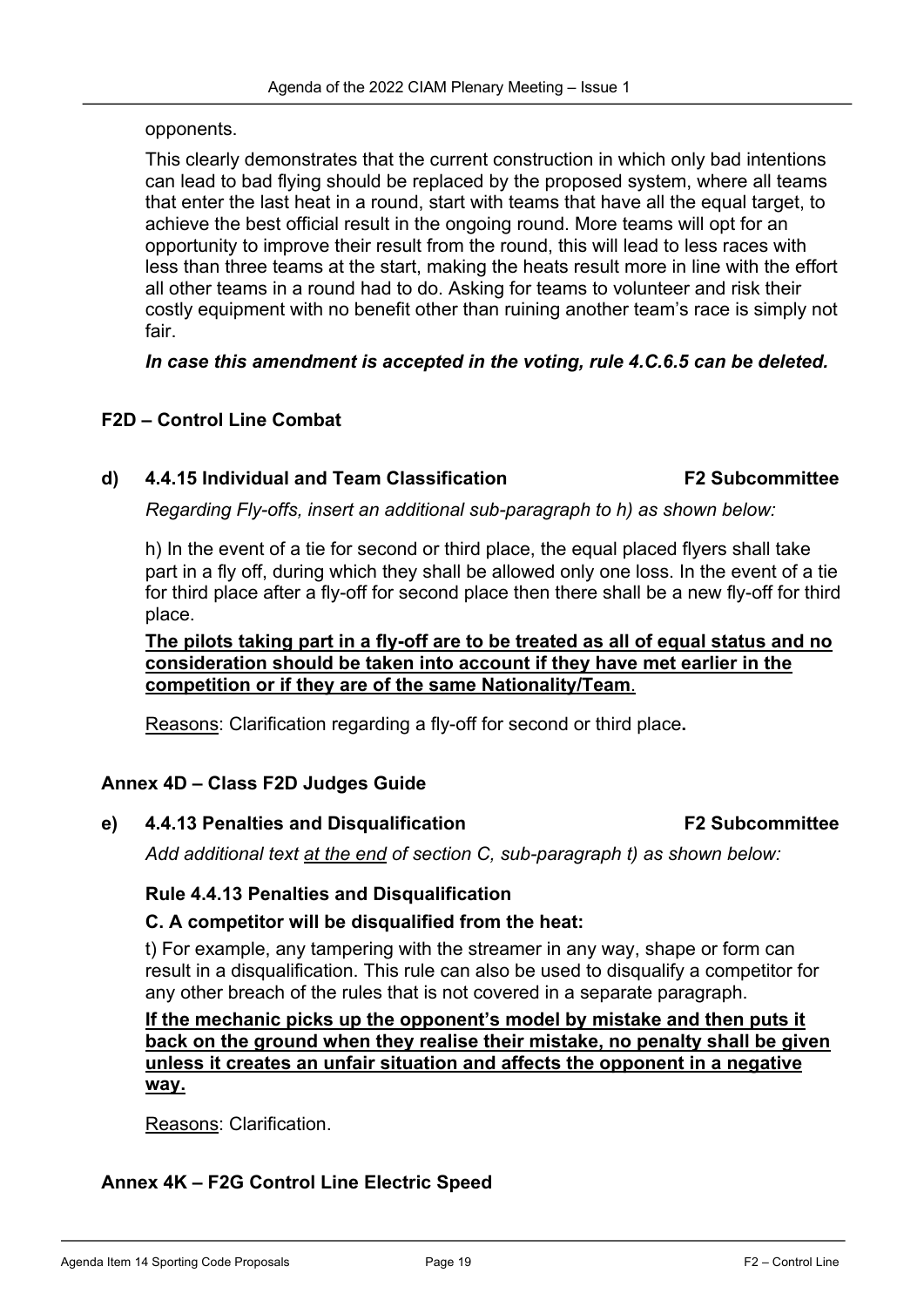#### **f) 4.K.2 Characteristics of a Speed Model … Electric Motor(s) F2 Subcommittee**

*Modify this section (sub-paragraphs d) and e)) with the deletions and addition of the text as shown. Consequential renumbering of the remaining sub-paragraphs:*

- a) Maximum off-load voltage of power supply 42 V
- b) Maximum weight of battery (or batteries) 200 g (incl. battery cables and connectors)
- c) Minimum total projected area 5.0 dm2
- d) Maximum total projected area 6.0 dm2 **Maximum model weight with battery 600 g.**
- e) Maximum wing loading 100 g/dm2
- f) Maximum wingspan 100 cm

Reason: Removing the wing loading requirement make it possible use easily available F2A model parts. Reverting to a maximum weight of 600g simplifies the rules.

#### **g) 4.K.2 Characteristics of a Speed Model … Electric Motor(s) F2 Subcommittee**

*Amend the original sub-paragraph h) with the deletion and addition of the text as shown. If the previous item is accepted, renumber this sub-paragraph as g):*

h) For safety reasons a radio control system as defined by CIAM General Rules B.1.2.2 c) may be used to control the start of the motor, in-flight power and the shutdown of the motor. A person other than the pilot may operate this system. **The system may be operated by the pilot or assigned mechanics/helpers.**

Reasons: The change is required in order to **clarify** that in F2G the pilot may control in flight power and the shutdown of the motor using a 2.4Ghz radio control system. This is a safety issue; control of this function by the pilot does not give him any performance advantage.

**h) 4.K.3 Diameter of Control Lines F2 Subcommittee**

*Amend sub-paragraph a) as shown below:*

a) Only two-line control is allowed, minimum control line diameter is 0.40 **0.45** mm with a tolerance of minus 0.011 mm.

Reason: The speed achieved by F2G models has now reached the point where 0.4mm wire is insufficient size. The increase in diameter to 0.45mm ensures a suitable safety margin on wire strength.

### **Annex 4E – Control Line World Cup**

#### **i) 4.E.1 Classes F2 Subcommittee**

*Amend the paragraph as shown:*

#### 4.E.1. Classes

The following separate classes are recognised for World Cup competition in Control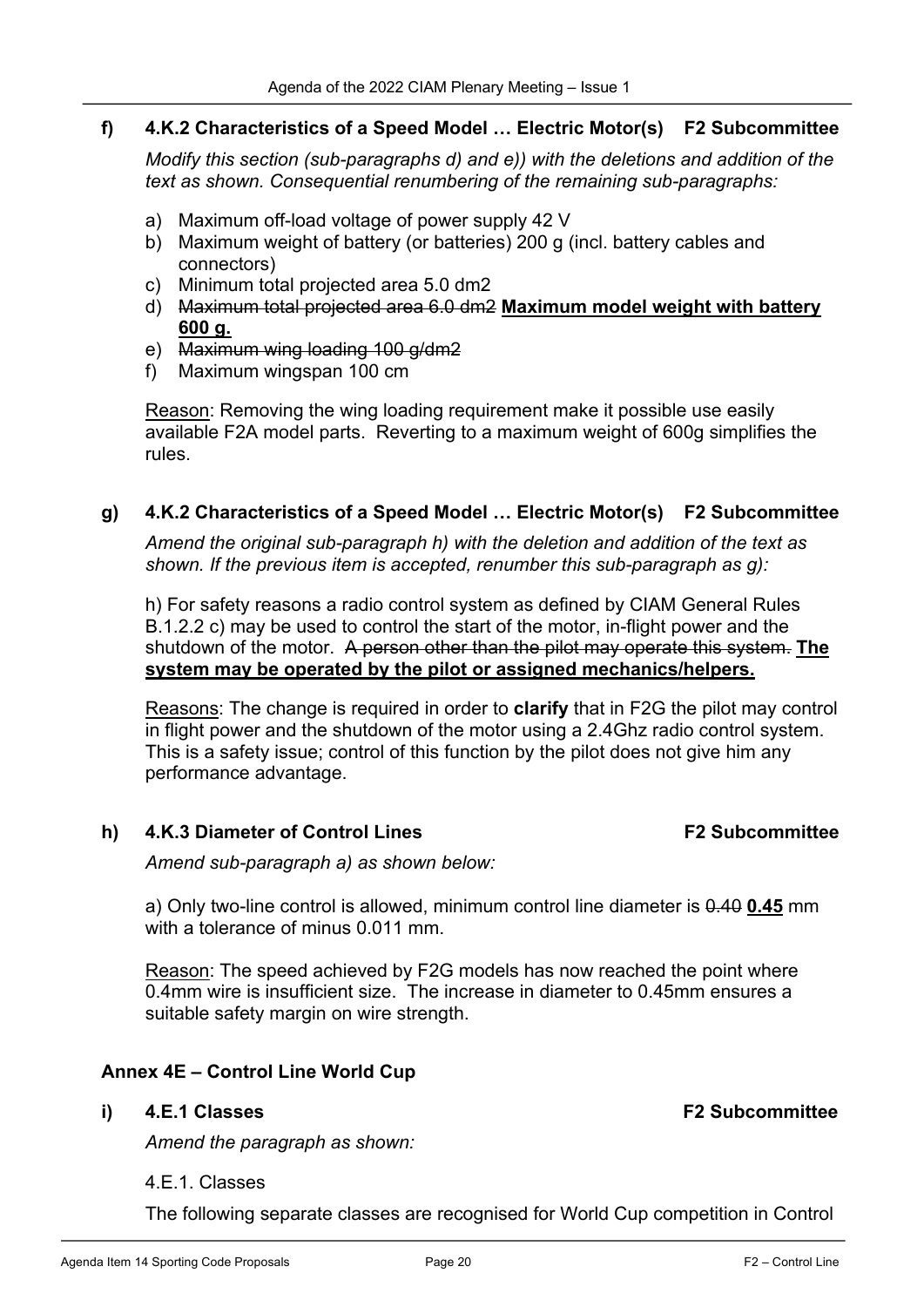Line: F2A (Speed), F2B (Aerobatics), F2C (Team Racing), F2F (Team Racing), and F2D (Combat) **and F2G**.

Reason: The performance of F2G has progressed rapidly over the past 4 years and making it into a World Cup class would raise its status and make it more attractive to competitors from more countries.

*Consequential changes if proposal accepted:*

#### **4.E.4. Points Allocation**

In each competition, points in a class will only be allocated if the competitors who have completed a flight in that class are from at least two different countries.

A competitor (team in F2C) has completed a flight if:

• he registers a speed not equal to zero (0) in F2A **and F2G**.

In F2A **and F2G**, the points allocated to each competitor will be the same as the achieved speed result in km/h.

*Volume F3 Helicopter begins overleaf*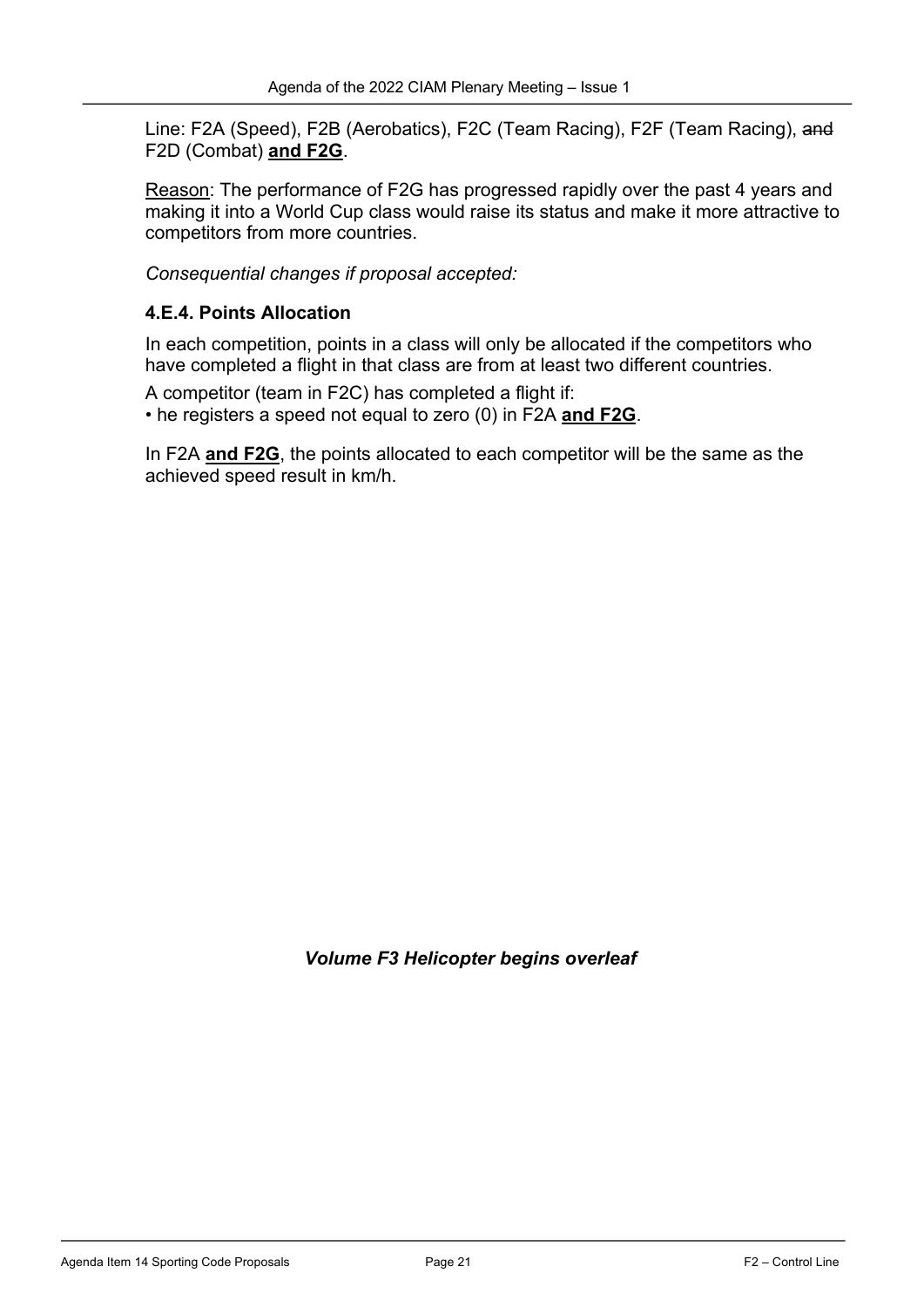# **14.5 Section 4C Volume F3 - RC Helicopter**

#### **Annex 5H – RC Model Helicopter World Cup Rules**

#### **a) 5H.3 Contests (F3C & F3N) F3 Heli Subcommittee**

*Amend sub-paragraph c) as shown below:*

Contests included in the World Cup must appear on the FAI Contest Calendar, and must be run according to the FAI Sporting Code. The contests eligible for a World Cup in a particular year, must be nominated before the CIAM Bureau Meeting at the end of the preceding year, and must be included in the FAI Contest Calendar. The selection of the contests should be according to the following guidelines:

a) a maximum of two contests may be selected for any one country.

b) each competitor may count only one competition from each country in Europe (taking the better score for any European country in which he has scored in two competitions).

c) at least three (3) judges **and no more than five (5) judges** have to be appointed for each judges' panel. **If three judges are used, no scores will be deleted. By using four or five judges the highest and lowest scores of each manoeuvre will be deleted.**

Reason: Clarification is needed because it was not mentioned in the Sporting Code.

#### **F3N – RC Freestyle Aerobatic Helicopters**

#### **b) 5.11.7 Scoring F3 Heli Subcommittee**

*Add a sentence at the end of the first paragraph in this section as shown below.*

The number of judges is at least three, and no more than five. At least 20% but not more than 40% of the judges must not have judged at the previous World Championships. **If three judges are used, no scores will be deleted. By using four or five judges the highest and lowest scores of each manoeuvre will be deleted.**

Reason: Clarification is needed because it was not mentioned in the Sporting Code.

*Volume F3 Soaring begins overleaf*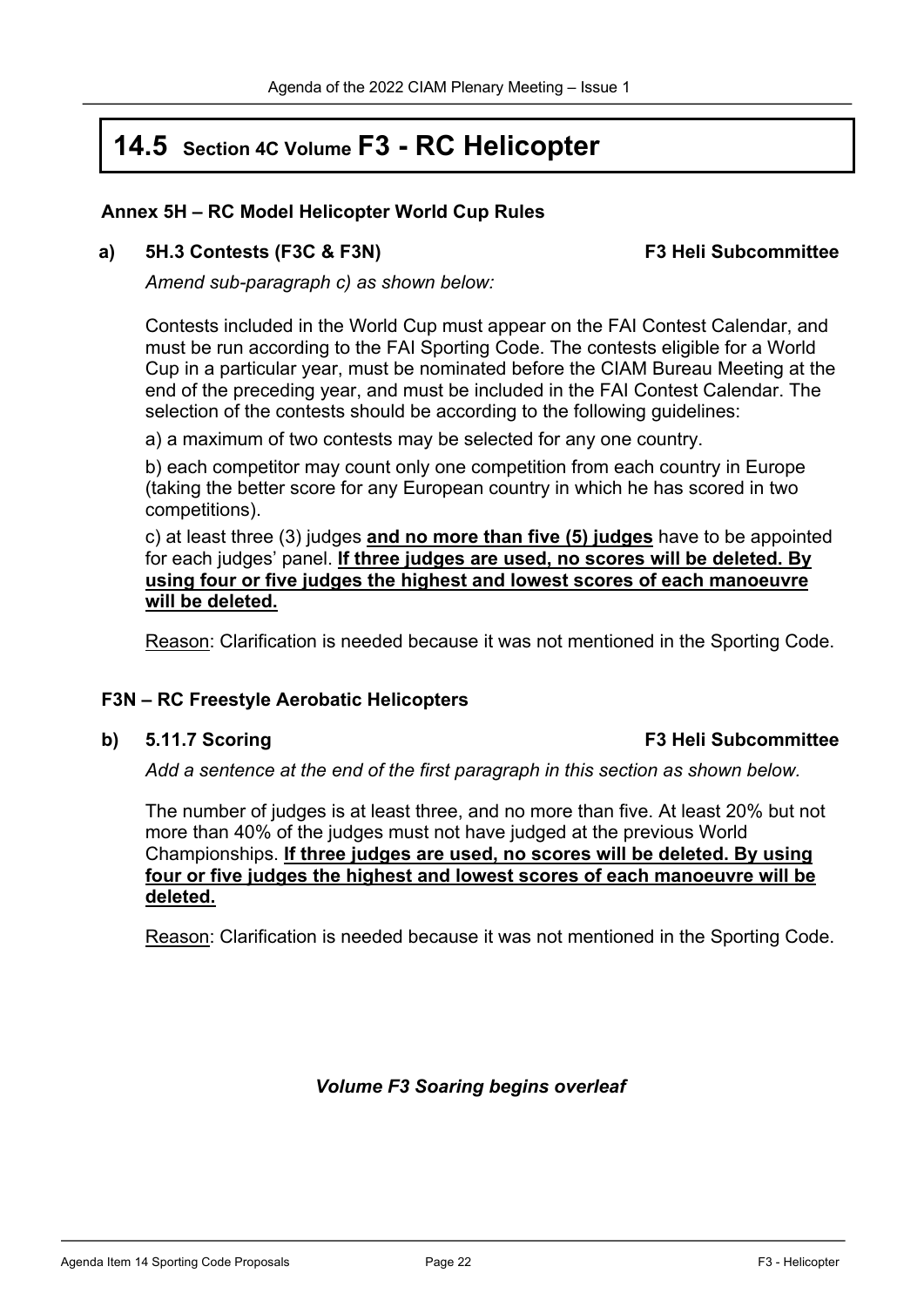# **14.6 Section 4C Volume F3 - RC Soaring**

#### **New Educational Beginners Class**

#### **a) Annex xx – TBA The Netherlands**

#### **Thermal Duration Gliders for Multi Task Competition (provisional title)**

Refer to Agenda **Annex 7b** for the proposed rules, which are yet to be formatted for inclusion in the Volume*.*

Reason: We have tried to convince beginners to fly competitions, but the response was not always positive. Costs, complexity, competitiveness, time and a few more reasonable arguments made us think about an easier way. Also, we did not want to offer a class that is competing with already existing classes. We hope to have proposed a class that helps existing classes to get more competing pilots. This way it could also be attractive to pilots who already fly competitions in a class and want to do something fun on the side.

New regulation: With models under 250 grams all up weight I think we tackle a lot of problems for organisations AND beginner pilots.

This class is meant as a fun educational RC glider class, open and easy to participate for everyone. Although serious competition is possible with this class, it really should be the easiest way for people to start competing in RC gliding. We want to end this proposal by requesting experienced pilots to participate for the fun of it of course, but mostly to share the knowledge, and teach the beginners our wonderful sport in a fun way.

Due new regulations, it is getting harder and harder for beginners to get registration, membership, licences etc. This whole process can be a bit demotivating for beginners. We are very happy this class will have none of those problems and beginners first can enjoy the fun of competing with nice people, before the hassle of the paperwork involved in our hobby.

*Volume F4 Scale begins overleaf*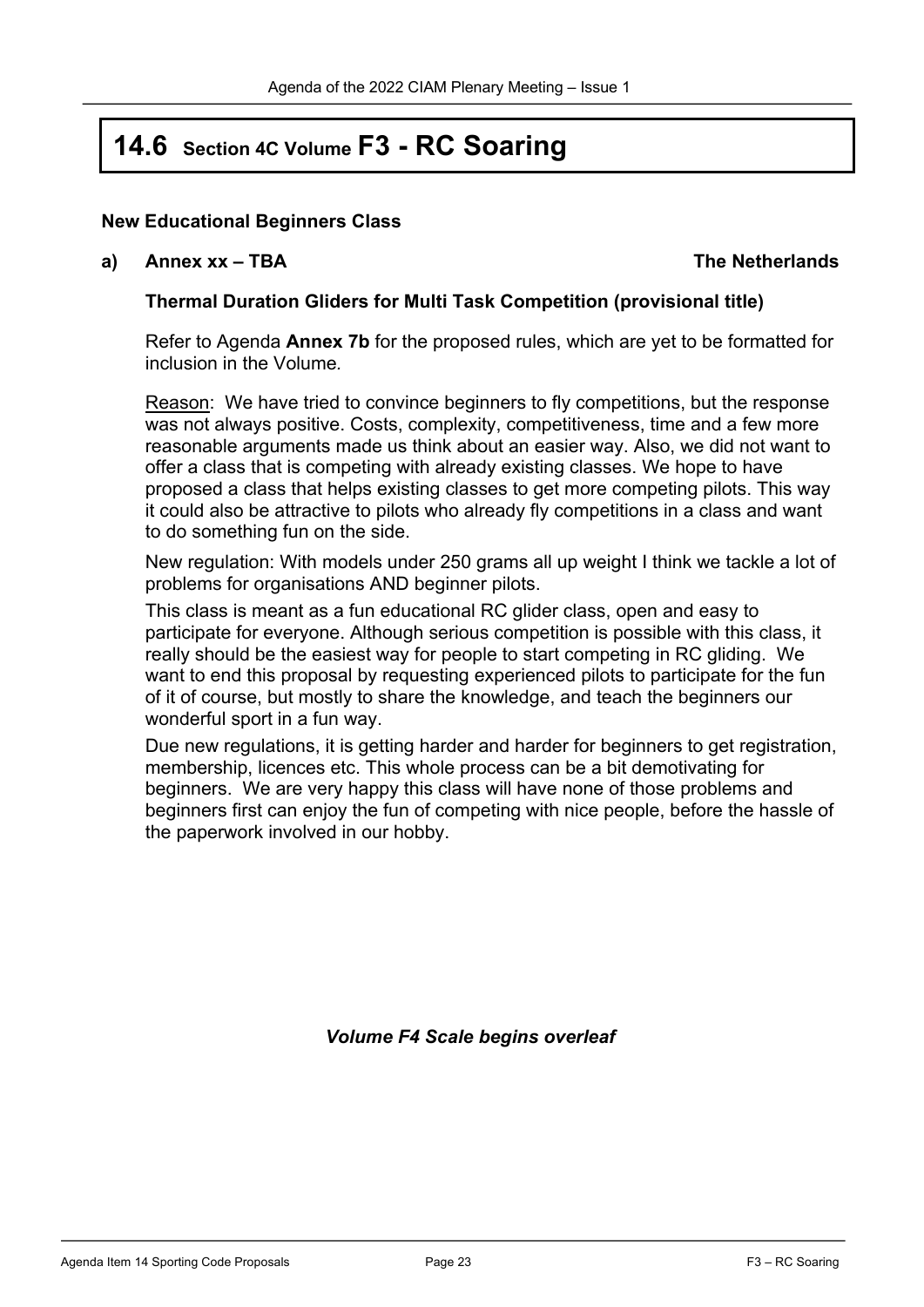## **14.7 Section 4C Volume F4 - Scale**

#### **a) F4 Scale Volume F4 Subcommittee**

*Updated and restructured Sporting Code for F4 Scale:*

#### Refer to **Annex 7c**.

There are no rule changes for Championship RC classes.

A small adjustment has been made in F4B to update that class.

There are new rules for F4K.

The free flight classes have been updated.

Reason: Updates and restructure was needed.

*Technical Secretary Note: Annex 7c has been produced from F4 Volume Edition 2020. It is strongly recommended that the proposed changes be transferred to the master 2022 Edition of the F4 Volume, despite the effort that will entail. Only new rules should be marked with double lines. If any of the following proposals are accepted, please provide instructions as to their placement in the restructured Volume.*

### **b) F4C & F4H – 6.3.3 Official Flights France**

*In sub-paragraph a), insert additional text as shown below. Note: the flying schedule for F4H refers to this section, so this amendment is applicable for both F4C & F4H.*

a) Each competitor will be called to fly three rounds, and must execute an official flight within the required time limit (see 6.3.4.) on each occasion to be eligible for flight points for that flight.

**For World Championships, at the end of the ranking resulting from these three flights, the first five competitors of the ranking are called to a fourth tie-breaking flight (fly-off) to establish the final ranking.**

**For this fourth flight, competitors will have to modify their flight program by replacing at least two manoeuvres or by modifying the sequence of at least two manoeuvres, compared to the flight program of previous flights.**

In the case of two flight lines (see 6.1.4) each competitor will fly four rounds, two in front of each panel of judges and two on each flight line and the lower score from each panel will be deleted.

Reason: Beyond the very low renewal of models in International competitions, we have seen during the most recent World Championships a status quo at the top of the ranking after the second flight. Since the ranking can be established with the static score and the average of two flights, the third flight doesn't bring any major change.

Reducing the number of qualifying flights from three to two for all competitors would be very restrictive for competitors not involved in this fly off sequence, especially considering the costs involved in participating in such competitions.

Moreover, we could also observe a kind of "routine" for flight programs, certainly optimized for the presentation of the models, but finally without risk-taking and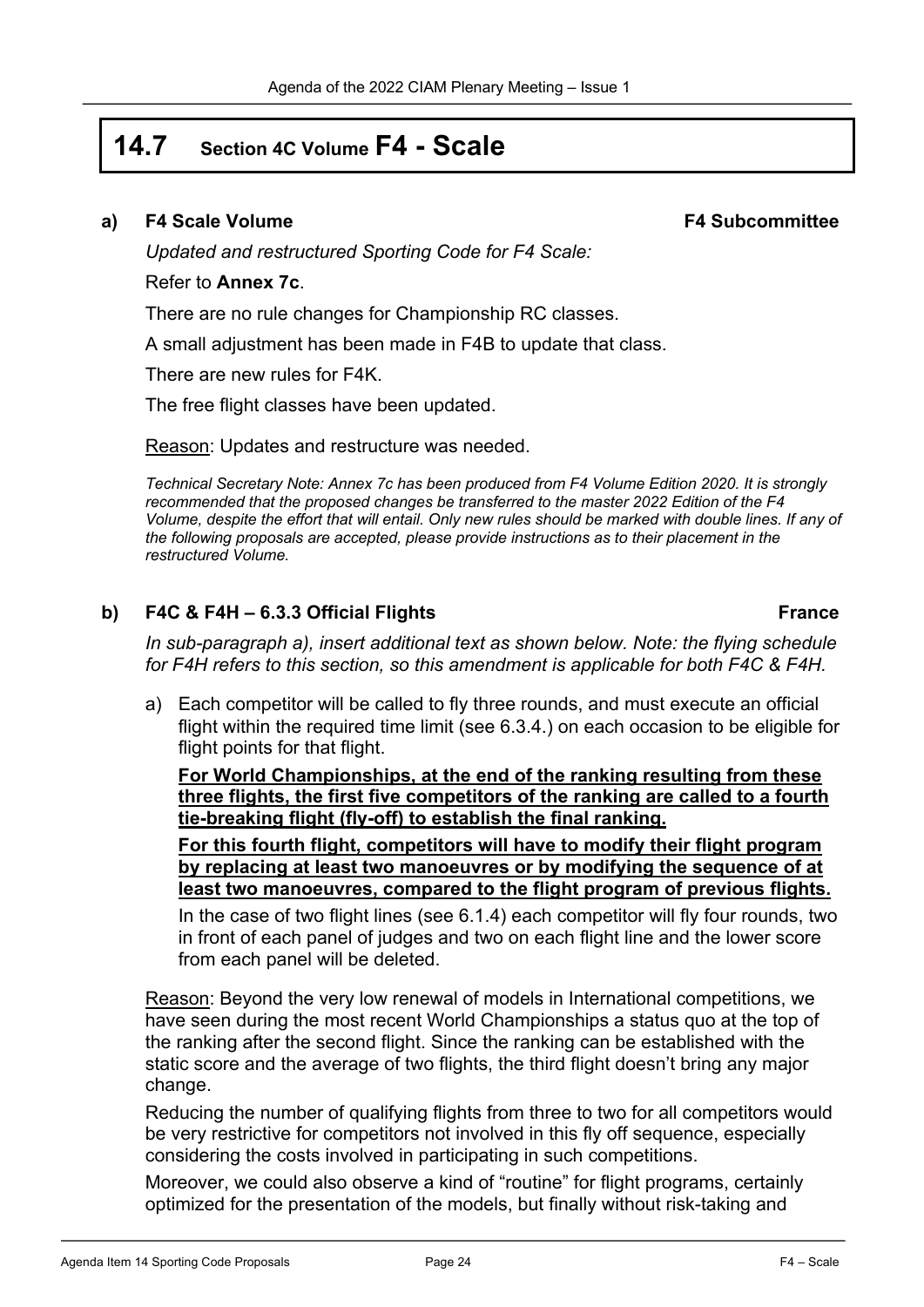scarcely attractive for the public at this level of competition.

During recent World Championships, for example at Meiringen 2018, the podium was fixed after the second flight. The third flight, with a program identical to the two previous ones, brought nothing in terms of attractiveness and competition.

#### **c) F4C – 6.3.10 Final Scoring France**

*After the first paragraph in this section, add new text as shown below:*

For each competitor, add the normalised static score earned in 6.1.10. to the average of the normalised scores of the two best flights under 6.3.9. If the competitor has achieved only one flight, the normalised score awarded for that flight will be divided by two.

**For competitors participating in the fourth flight (fly-off), the final score is the sum of the normalised static score earned in 6.1.10; and the average of the normalised score of the fourth flight (fly-off) and the best of the other previous flights.**

Reason: Consequence of the amendment proposed above to 6.3.3 (Item b).

#### **d) F4H – 6.9.8 Final Scoring France**

*After the first paragraph in this section, add new text as shown below:*

For each competitor, add the normalised static score earned in 6.9.5. to the average of the normalised scores of the two best flights under 6.9.7. If the competitor has achieved only one flight, the normalised score awarded for that flight will be divided by two.

**For competitors participating in the fourth flight (fly-off), the final score is the sum of the normalised static score earned in 6.9.5; and the average of the normalised score of the fourth flight (fly-off) and the best of the other previous flights.** 

Reason: Consequence of the amendment proposed above to 6.3.3 (Item b).

#### **e) F4K RC Scale Helicopters – 6.G.2.4 Optional Manoeuvres Spain**

*Following M – 'Fiqure Backward', add the additional optional manoeuvres from N to AG, as shown in the ANNEX 7c, including their descriptions and manoeuvre diagrams. The proposer should provide a Word document to facilitate entry into the Volume:*

Refer to **Annex 7d** for the details of this proposal.

Reason: The F4K working group has proposed these optional manoeuvres be included in the current rules for F4K.

#### *Volume F5 Electric begins overleaf*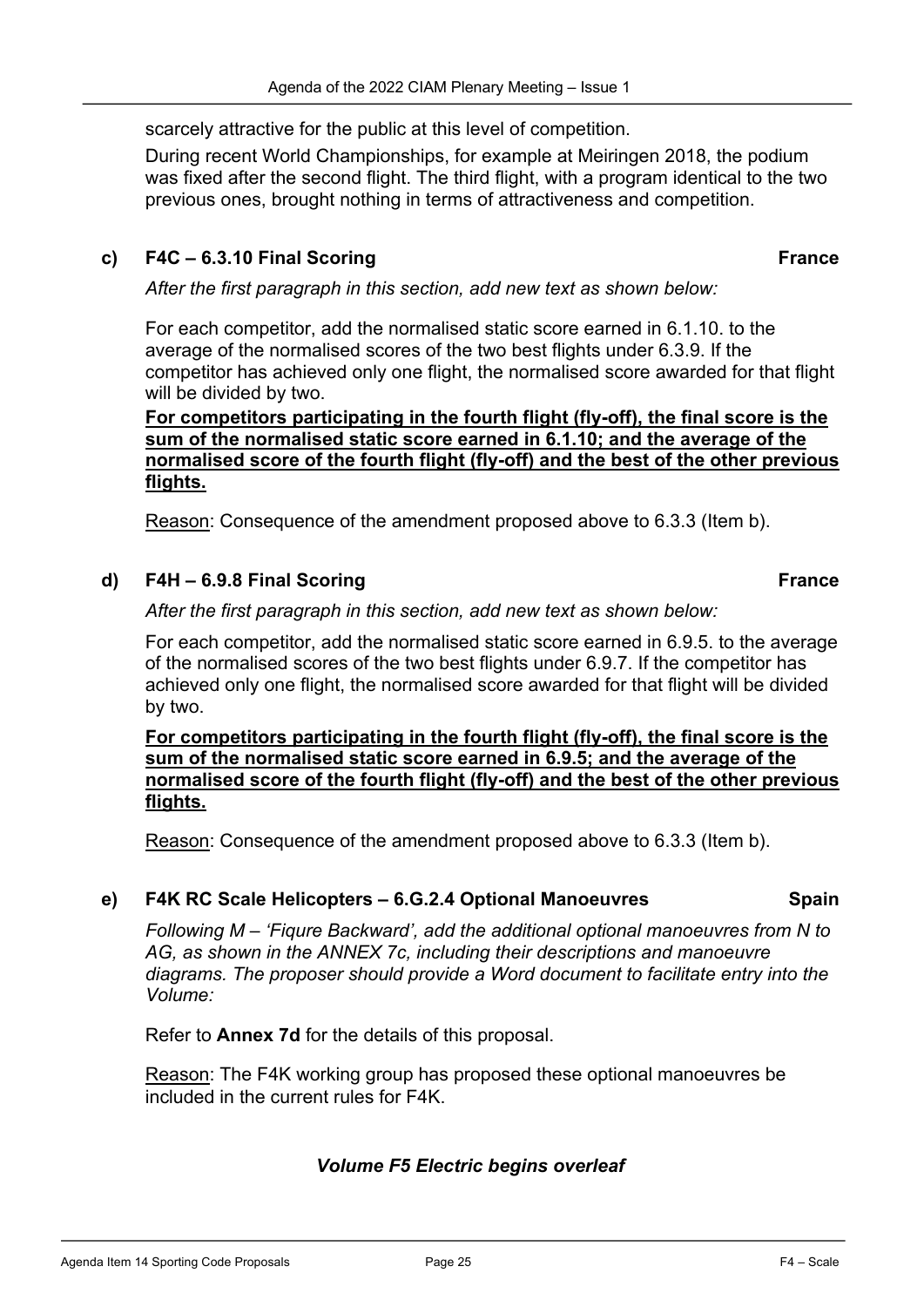# **14.8 Section 4C Volume F5 – Electric**

#### **F5B – RC Electric Powered Multi Task Gliders**

**a) 5.5.4.6 Duration and Landing Task F5 Subcommittee**

*Modify a) and b) as shown below. The intention is to remove the double penalty:*

a) This task must be completed within 600 seconds from the moment the audio signal is given **at the conclusion of the distance task**.

b) The competitor has to decide how much and how often he will switch on the motor. **can run the motor as often or as long as necessary to complete the duration task. Energy consumption limits/penalties will apply as outlined in 5.5.4.1**

*Technical Secretary's Note: The proposal I received did not have the words deleted in b). I have deleted them, as it seems sensible, but surely the Technical Meeting can amend this proposal to what was originally intended.*

Reason: To simplify the duration scoring and to remove the "double penalty".

5.5.4.1.g) already applies a penalty for excess energy usage. Applying an additional penalty for the time the motor is run encourages pilots to do high power and high altitude climbs at the end of the distance task in an attempt to get a "zero motor run" duration to avoid the double penalty. By removing the motor run penalty pilots will be encouraged to make more energy efficient climbs in duration.

This change does not require any changes to the logging/telemetry devices.

By removing the advantage to climb to very high altitudes the overall safety is improved. (might be used to implement as a "safety" change).

#### *Note 1: The writers request early implementation of this proposal if successful.*

*Technical Secretary's Note 2: There is an additional F5B proposal at the end (Item 'l'). This was inserted after the formatting of the Agenda and was placed at the end to avoid amending Annex 7e.*

#### **F5F – RC 6 Cell Electric Powered Motor Gliders**

**b) 5.5.8.1 Model Aircraft Specifications The Netherlands**

*Amend paragraph 5.5.8.1 as follows:*

Minimum weight (ready to fly) 1500g **Minimum weight without battery 1000 g**

Reason: Better aligned with F5B class. Also to be considered in conjunction with the proposal to allow models with >26,66 dm2 wing surface area into the class. Refer to Item d).

**c) 5.5.8.1 Model Aircraft Specifications The Netherlands**

*Amend paragraph 5.5.8.1 by deleting text as follows:*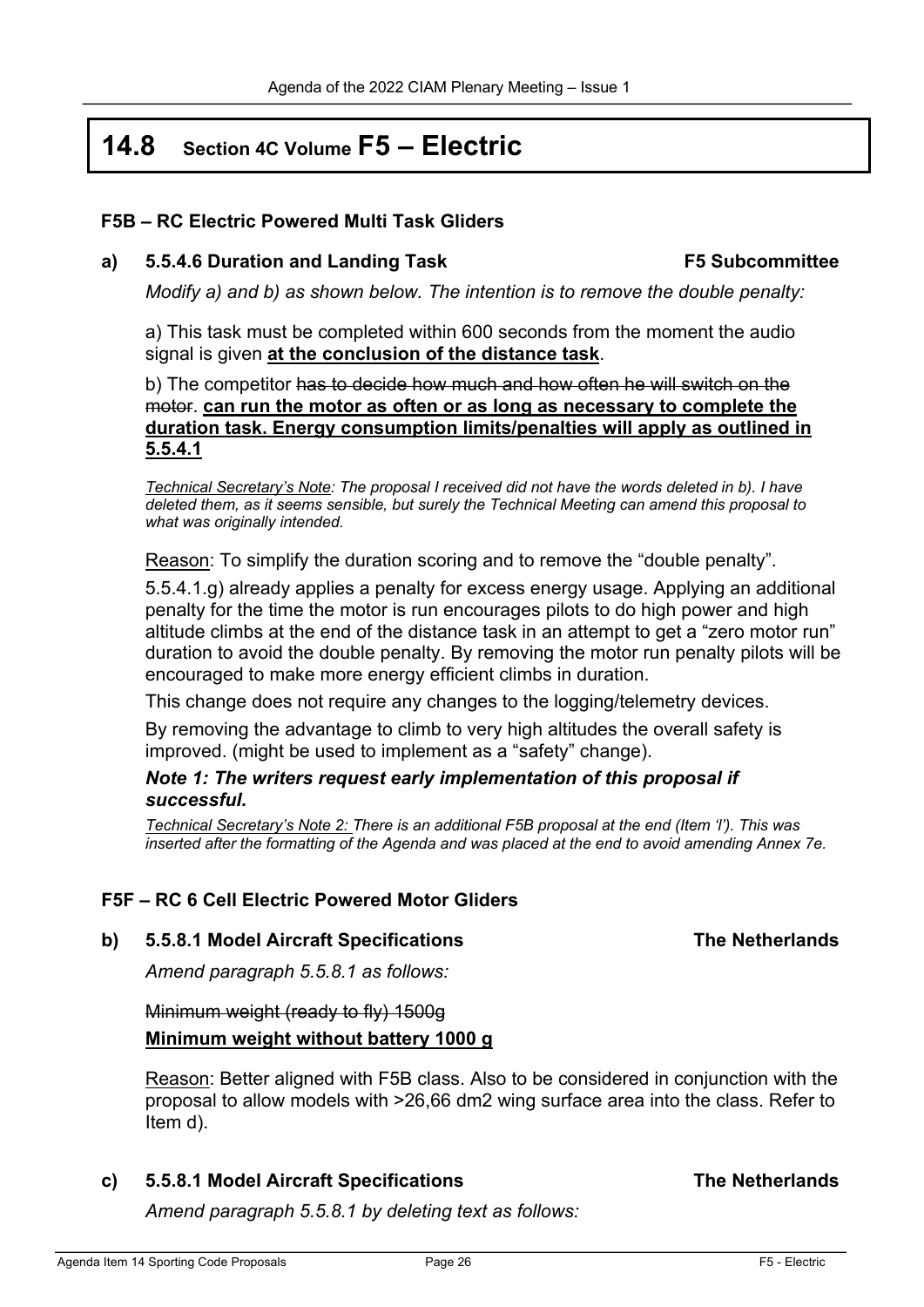#### Maximum surface loading 75 g/dm<sup>2</sup>

Reason: The maximum surface loading is specified in 5.5.1.3 and does not need to be repeated. See below: 5.5.1.3 General Characteristics of RC Electric Powered Motor Gliders F5 Maximum total area 150 dm<sup>2</sup> Maximum weight 5 kg Loading 12 to  $\frac{75 \text{ g/dm}^2}{ }$ 

#### **d) 5.5.8.1 Model Aircraft Specifications The Netherlands**

*Amend paragraph 5.5.8.1 as follows:*

Minimum surface area 36 dm2 **26.66 dm2.**

Limitation of energy by an electronic limiter that stops the motor max 1300 watt-min **(>36dm2) or 1000 watt-min ( 26.66 <> 36dm2).**

The limiter is checked by the organiser during the contest.

If a logger is used, the data shall be retrieved during or immediately after the flight.

With the logger, 1 (one) point is deducted for every 3 (three) watt-min used over the limit.

#### **For model aircraft between 26.99 dm2 and 36dm2 300 watt-min shall be added to the energy used.**

Reason: The F5F used to be an entry class for F5B. Due to the model differences and hence additional cost, F5F pilots do not easily promote to F5B.

Also allowing models with F5B specification in the F5F class will both promote the F5F class and allow for more pilots to step up to F5B.

The 300watt-min addition for models to F5B specification allows for a level playing field between existing F5F models (>36dm2) and F5B models (26.66dm2 <> 36dm2). Whilst still allowing to use the existing scoring system without changes.

### **F5J – RC Electric Powered Thermal Duration Gliders**

#### **e) 5.5.11.1.1 Definition of a Radio Controlled Glider with Electric Motor Hungary**

*Modify the text at the end of the paragraph and include additional text as shown:*

A model aircraft which is equipped with an electric motor to provide propulsion only for the purposes of launching, and ... by radio control. Any airborne device that uses airborne sensors to actuate any control surface are prohibited. Stability systems as allowed in the F5 General Rules 5.5.1.3.e are prohibited.

**Any technological device used to aid in supplying data of the air's condition or direct feedback of the model's flight status is prohibited during the flight. These devices include any transmission or receiving devices not used to directly control the model aircraft (telephones, walkie-talkies, telemetry of airspeed, altitude and vertical speed etc), temperature detecting devices (thermal imaging cameras, thermometers etc), optical aids (such as binoculars, telescopes etc), and distance/altitude measuring devices (GPS, laser range finders etc). Telemetry of signal strength at the aircraft receiver**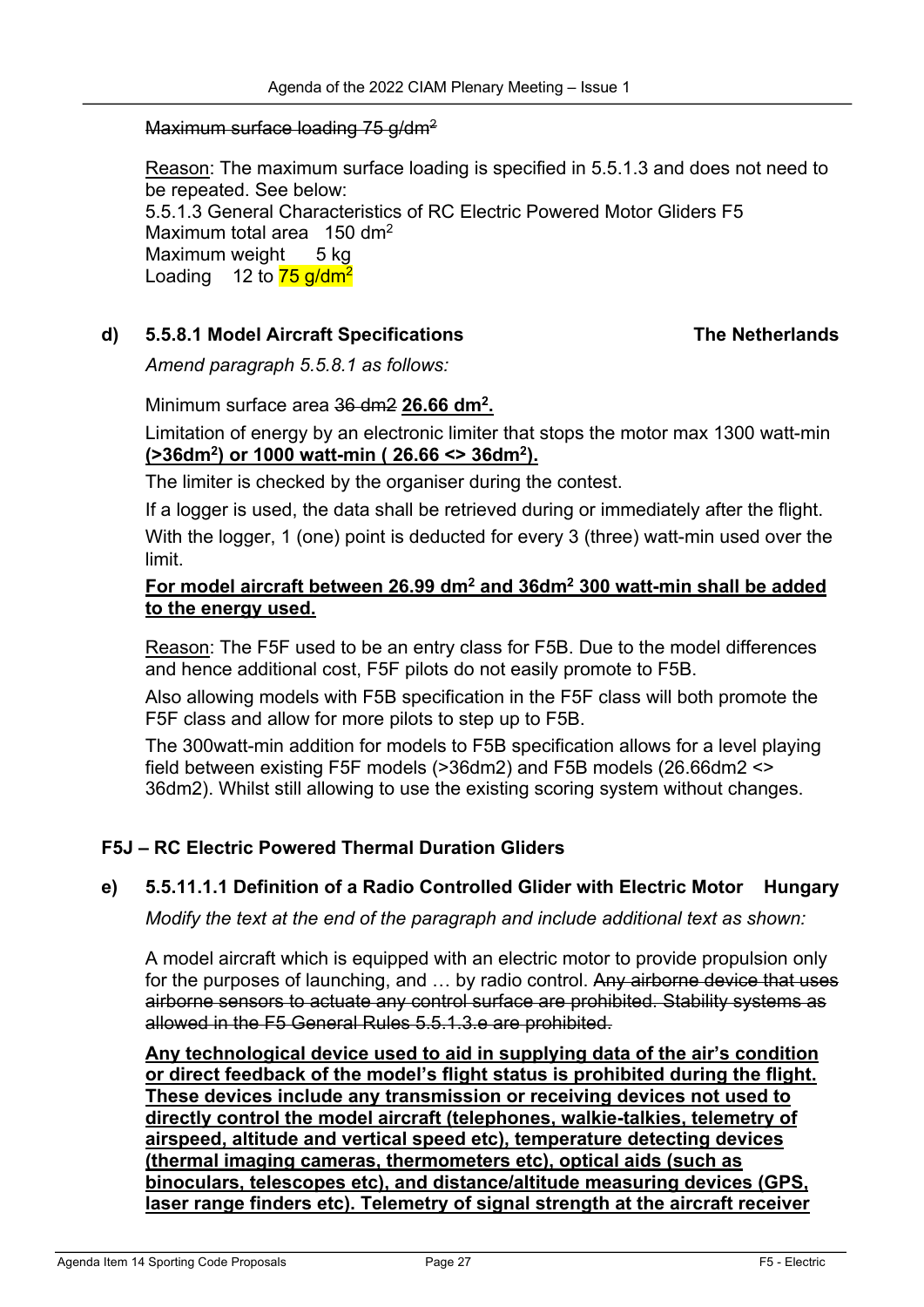**and state of the receiver battery is permitted. Use of corrective eyeglasses, lenses and sunglasses are permitted.** 

**Except for the approved AMRT, the installation and use of following electronic equipment is not allowed:** 

- **• Gyroscopic Systems, including receivers with build in gyroscopic systems**
- **• Devices that measure altitude, speed and vertical speed, including receivers with that function build in**
- **• GPS Equipment, including receivers with built in GPS**

**Any data, information or remark about GPS, gyroscope and variometer in the actual transmitter model program is prohibited. On request of the contest director the pilot has to provide a complete list of all electronic equipment (except servos, motor and motor controller) installed in his aircraft and has to make his aircraft and transmitter available for inspection. If an infringement of this rule occurs, the pilot will be disqualified from the contest.** 

Reason: Similar proposal was withdrawn by NAC representative of Germany in April 2019 but it is still actual. The amendment accepted on the Plenary 2019 is not clear whether the use or installation of devices are prohibited. That suggestion does not contain the requirement about the information of the transmitter and the sanction.

The F5 SC F5J Working Group discussed the proposal in October-November 2019 and ten representatives accepted it without any negative vote from other WG members *(names withheld for privacy reasons)*.

*Technical Secretary Note: This proposal is ruled invalid since the General Rule B.1.1 e) exists for all disciplines and classes, except where there are exceptions which may be stated in the applicable Volume.*

### **f) 5.5.11.1.3 Characteristics Hungary**

*In sub-paragraph h), add text to iii) as shown below:*

- ii) To restrict the operation of the motor by the competitor to a single an initial continuous run not exceeding 30 seconds.
- iii) To reset the start height displayed to "---" if the motor is restarted at any time during the flight. **In this case (start height displayed to "---"), the result of the flight is 0 and the 0 result cannot be dropped from total score.**

This rule can be used as a local rule at FAI World Cup and Open International events, but not at Category One events.

Reason: Result of the flight was not defined.

The F5 Subcommittee F5J Working Group discussed the proposal in October-November 2019 and eleven representatives accepted it. None against. None abstained.

### **g) 5.5.11.1.3 Characteristics Hungary**

*In sub-paragraph h), add a new subpart iv) after iii) as shown below:*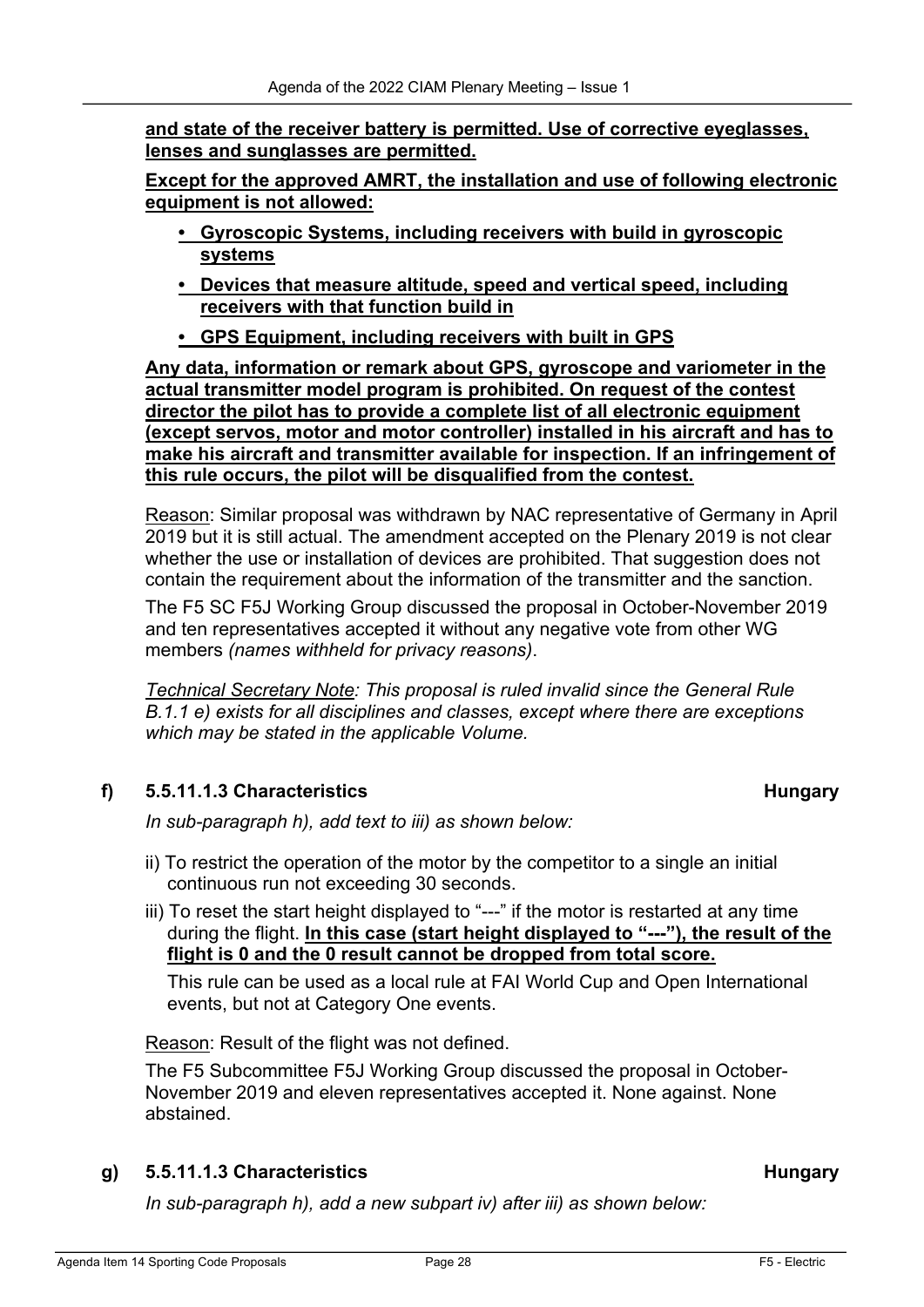**iv) The competitor must use an altimeter (AMRT) and firmware in which the last 3 contest flights data of one competition day are stored in the memory. The competitor is obliged to hand out his AMRT for checking or computer download of the data of last 3 contest flight of the actual day when so requested by the CD. In the event that the competitor's starting height in the altimeter does not match the starting height recorded on the scorecard (for any start of the last 3 start of the competition) or does not display the altimeter data, the result of the subjected flight is 0.** 

Reason: After the recording of the starting height onto the scorecard by the timekeeper, there is no additional control possibility described in the rule.

*Technical Secretary's Comment: The proposer supplied anecdotal evidence of alleged cheating at the F5J 2019 World Cup competition. I have chosen not to reproduce this as it was dealt with by the Jury at the time.*

In our opinion this case is a clarification for improving result control and not a rule change. This will not cause any action or problem for the competitors and organisers only improves the trust during the competition. Altimeters can handle this requirement easily without any modification. The F5 Subcommittee F5J Working Group discussed the proposal in October-November 2019 and eleven representatives accepted it. One was against.

*Technical Secretary Note 2: This proposal is ruled invalid for the moment, since the General Rule A.10.1 f) states: Proposals which introduce new electronic devices for use in competition or which make amendments to the operation or specifications of existing electronic devices must be reviewed by the EDIC Working Group. The review by the EDIC WG Chairman must be sent to CIAM Bureau, S/C Chairman concerned and NAC delegates in writing prior to the Technical Meeting and Plenary Meeting.*

### **h) 5.5.11.3.1 The Flying Site Hungary**

*Add a new subpart f) at the end of the section as shown below:*

e) The access corridor is provided to define the area of the flying site that is to be used by competitors, helpers and team managers to move to and from the launch/landing spots and to provide a defined area for the movement of other people associated with the administration of the contest. It must remain clear of unnecessary obstructions.

#### **f) A competitor or his helper can use 1 piece of simple tape wind indicator. The tape dimension must be max. 20mm x 2m, mounted on a rod of diameter max. 10mm and length max. 1m.**

**Any other indicators, testers (for temperature, pressure, wind test etc.) passive or active in the competition (starting, landing and safety corridor) area are not allowed.** 

**Explosive indicators are not allowed.** 

Reason: In our opinion this question is a clarification and a safety case. If thermometers or any other devices are allowed in the safety corridor (and starting or landing points) more and more will be used up to 3 m in height. These are not visible from the landing points with a distance of 15-31 m. So the thermometer can cause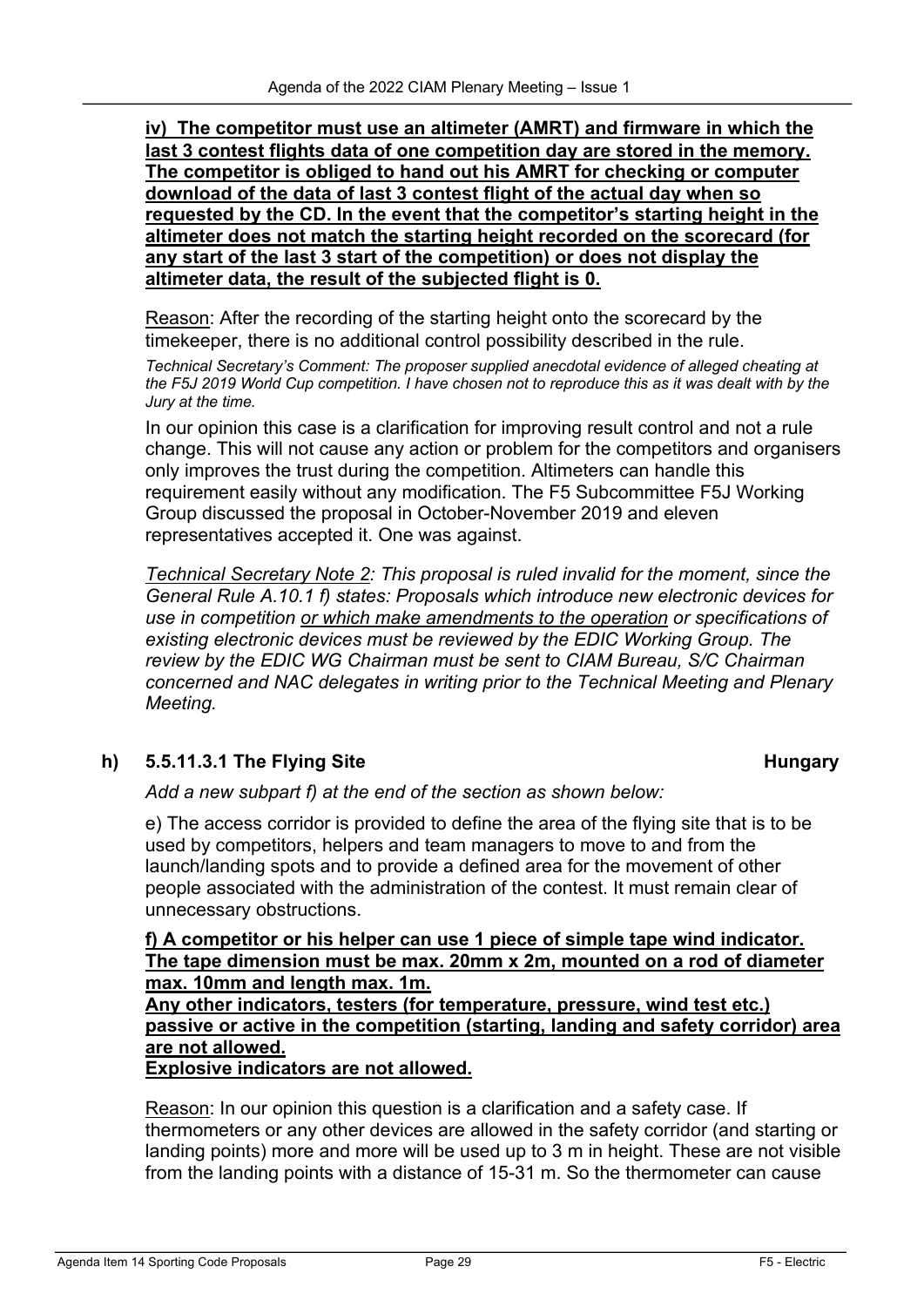accidents when somebody flies through the safety corridor because of low altitude, what could happen and is a general procedure in F3J.

The F5 Subcommittee F5J Working Group discussed the proposal in October-November 2019 and ten representatives accepted it. One was against.

#### **i) 5.5.11.6 Re-flights Hungary**

*In sub-paragraph a), subpart iii), add text at the end as shown below:*

- a) The competitor is entitled to a re-flight if:
	- iii) the attempt has not been judged by the timekeeper, provided that the helper or the competitor has informed the timekeeper about the position of the model a reasonable time before landing; if this is not done, the competitor is not entitled to a re-flight if his attempt has not been judged by the timekeeper, **and the result of the flight is zero**.;

Reason: The result of the flight was not defined in case the helper or the competitor has not informed the timekeeper about the position of the model a reasonable time before landing and his attempt has not been judged by the timekeeper. This is a clarification.

The F5 Subcommittee F5J Working Group discussed the proposal in October-November 2019 and seven representatives accepted it. Three abstained.

#### **j) 5.5.11.11 Flight (new section) Austria**

*Following 5.5.11.10 'Launching' insert a new section 5.5.11.11 'Flight' as shown below and consequentially renumber the following sections:*

#### **5.5.11.11. Flight**

**Throughout the whole flight, the pilot and his helper(s) must be in a 10 metre wide rectangular area from the starting line to 10 metres behind the landing point, the centre of which is formed by a straight line between starting point and landing point. A penalty of 100 points will be applied for any breach of this rule.** 

Reason: The proposed rule change is designed to:

- Enhance safety. As
	- o a pilot being far away from the landing spot cannot be approached by CD or Timekeeper.
	- o Pilots trying to hit the landing spot from far away put people (other Pilots, Helpers, Timekeepers) in proximity to the landing spots in danger.
	- o Pilots on their way back to the landing zone late in the working time (fast pace running) are at risk of impeding other pilots
	- o Pilots on their way back to the landing zone late in the working time (fast pace running) are at risk of losing control over their model in case of stumbling or falling.

As well as

Limit the possibility for pilots to execute dynamic soaring (e.g. WC 2019 in Trnava)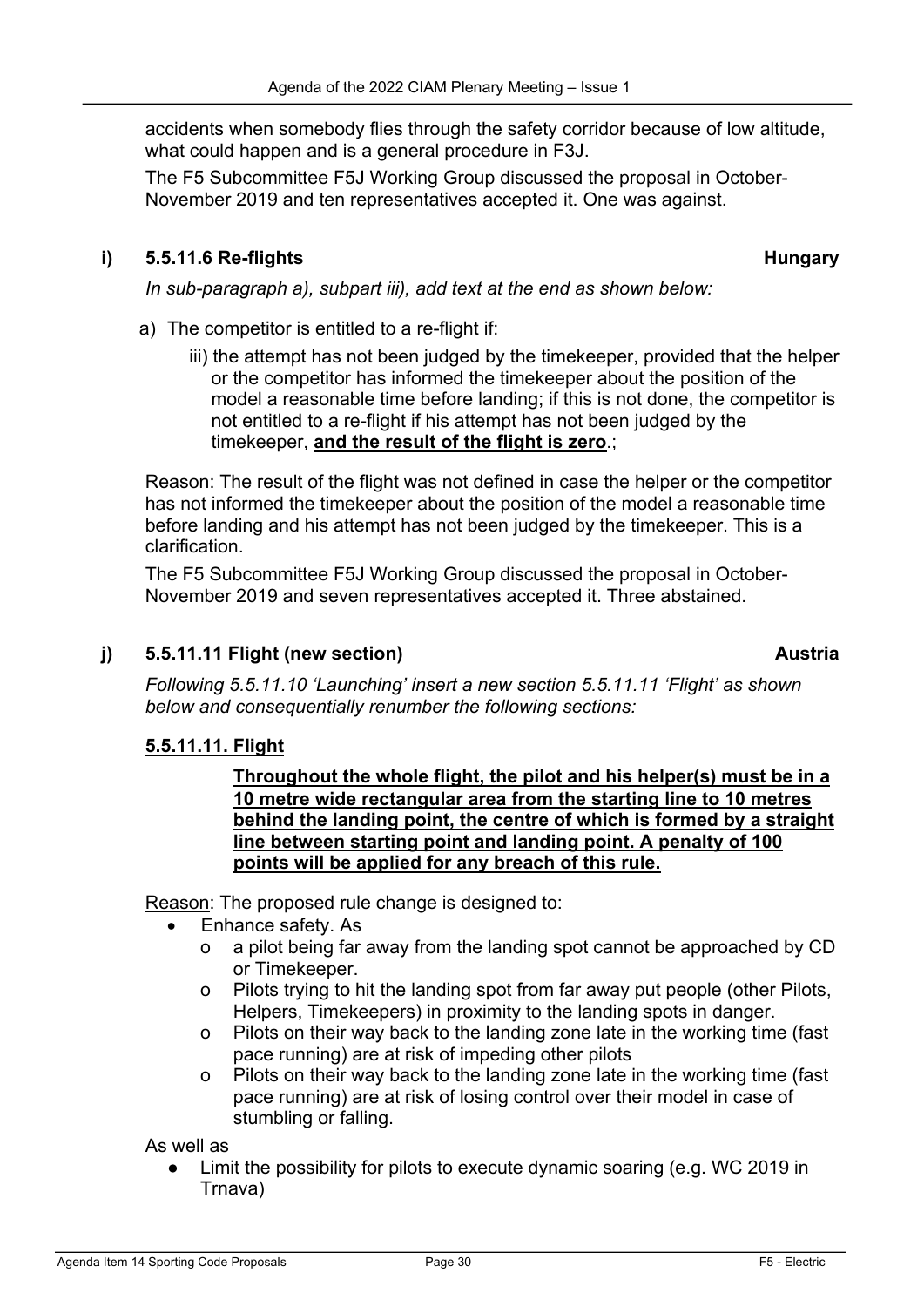- Stop pilots and models getting out of sight during flight (as observed in Gubasevo in 2021)
- Help pilots to stay within an area less than 500 meters away from the reference point (part of European rules for a model airfield).

Sketch of pilot's area during flight:



*Technical Secretary's Note 3: There is an additional F5J proposal at the end (Item 'm'). This was inserted after the formatting of the Agenda and was placed at the end.* 

### **k) F5L – New Class: 2-Axis Thermal Gliders with Electric Motor & AMRT Austria**

Refer to **Annex 7e** for the complete rules.

Reason: Soon after the introduction of the nowadays very popular class "RES" (F3L from 2022 on) the rubber bungee and towline used for starting the model were replaced by an electric motor with limited runtime and/or stop at a given height by a logger.

So this new class "E-RES" soon gained popularity in Germany, Austria, Netherlands and other European countries as well as in Australia and USA.

There is a thoroughly developed set of rules which is used successfully in various European countries since a lot of years.

Most of the manufacturers of F3L-models also offer fuselages for electric motors so there is quite a good number of kits to choose from.

The requirements for the size of the airfield are simple as there are no towlines to be handled and it is far easier to cope with the wind directions.

The low-cost models and the easy handling provide interesting competitions for pilots of all ages.

### **F5B – RC Electric Powered Multi Task Gliders**

#### **l) 5.5.4.1 Definition Germany**

*Add a new subpart j) at the end of the section as shown below:*

#### **j) In addition to rule 5.5.1.3 d) the following electronic systems are allowed:**

**- Any kind of telemetry that is not prohibited by rule 5.5.1.3 e)**

**- Systems that log the energy used during climbs**

#### **- Variometer**

Agenda Item 14 Sporting Code Proposals **Page 31** Page 31 **F5** - Electric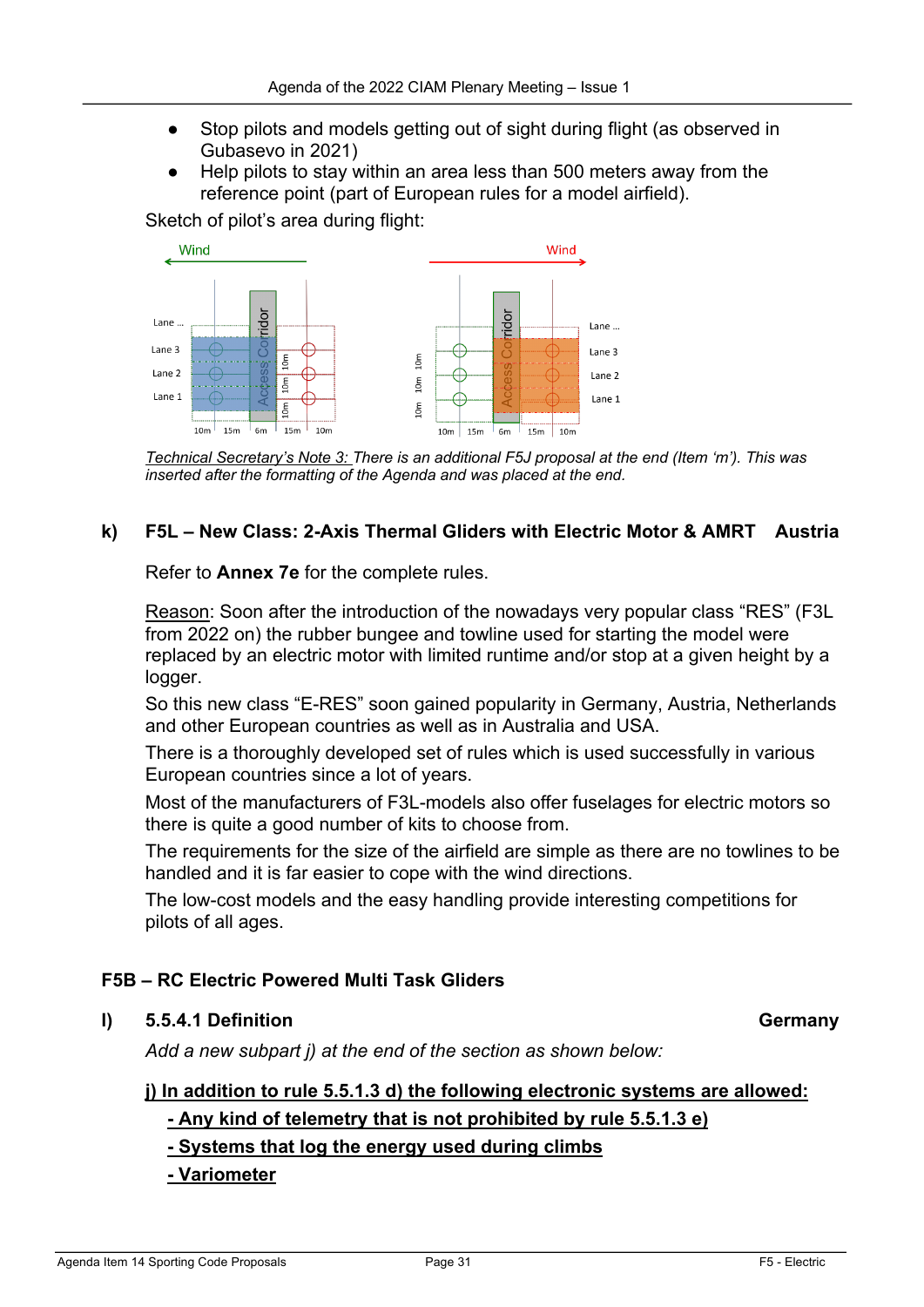Reason: In 2019 the rule B.1.1.e has been added to the "SC4 Vol. CIAM General Rules" that apply to all FAI-classes. It says:

#### *"B.1.1 e)*

*Unless specifically allowed in the class rules, any airborne device or function that uses sensors to actuate any control surface is prohibited and must not be installed. Receivers that transmit information back to the pilot-operated transmitter, are not considered to be prohibited devices, provided that the information that is transmitted is only for the battery, voltage or signal strength of the model aircraft, including model rocket gliders.*

*Regulations applicable to air law, air traffic and control in the respective countries take precedence."*

The proposed rule re-establishes the ruleset that has been used for F5B in the last years.

Many of the modern receivers are transmitting back more information than what is mentioned in rule B.1.1.e, and would therefore be illegal.

The use of telemetry and variometer is not easily controllable during the contest. Variometers are often integrated in the receivers and also in some of the used logging devices. As everyone can use telemetry there is no advantage to any pilot.

Checking the used energy after the distance task is a tactical element of F5B that is taken into account for the duration task. This would not be possible without permitting the use of telemetry.

The point "Systems that log the energy used during climbs" is added because rule 5.5.1.3.d) only allows "Systems that limit the energy used during climbs". Actually loggers are used in F5B to control the used energy. So that point makes clear that loggers are allowed, even if this is common sense.

#### **F5J – RC Electric Powered Thermal Duration Gliders**

#### **m) 5.5.11.12 CIAM Bureau**

*Add a new sentence at the end of the paragraph (n) as shown below:*

n) Penalties shall be listed on the score sheet of the round in which the infringement(s) occurred. All penalties are cumulative and will be deducted from the competitor's total score at the end of the preliminary rounds. Penalties earned in the preliminary rounds are not carried forward into the fly-off rounds. **In case the total score after deduction of the penalties is negative, a zero (0) score will be recorded. The same total score will be used for individuals and team classifications.**

Reason: Recently in a second category event the penalty points exceeded the total score for a competitor. This is not reasonable to happen and this new sentence is a clarification. The scoring programs need to be updated. Since this class is very popular and competitions are organized all over the world, CIAM Bureau is proposing for an early implementation date, if approved by the Plenary. End of May 2022.

#### *Volume F9 Drone Sport begins overleaf*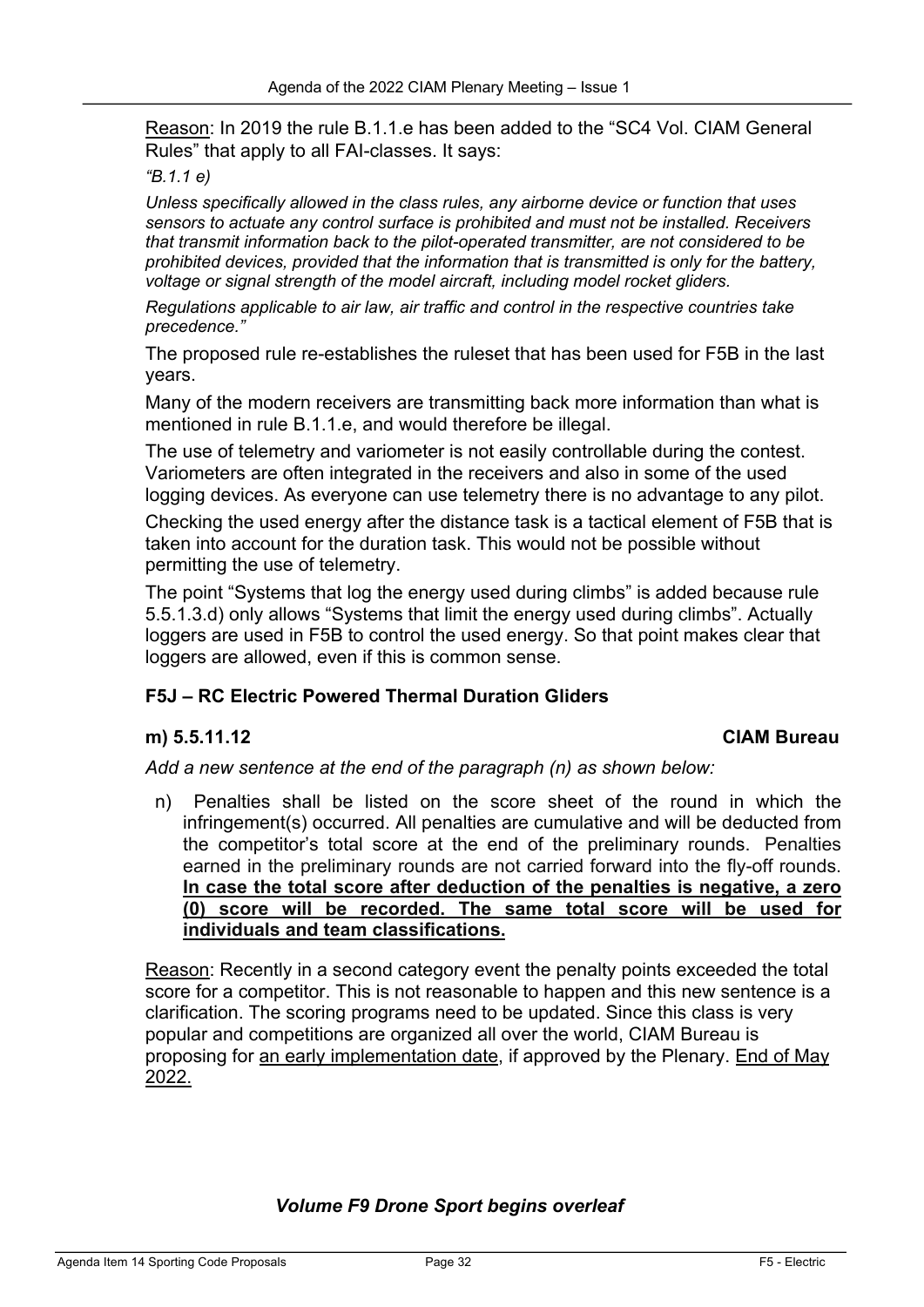# **14.9 Section 4C Volume F9 – Drone Sport**

#### **F9A – Drone Soccer**

#### **a) B.1.1. Weight and Size (Subclass F9A-B) Germany**

*Modify section b) Subclass F9A-B by deleting text and replacing it as shown below:*

#### **B.1.1. Weight and size**

#### **b) Subclass F9A-B**

The total weight of the drone ball including all equipment necessary for flight (including outer frame and batteries) shall not exceed 300 g **400 g**.

The diameter of the frame must be 20 cm ± 2 cm **22 cm ± 2 cm**.

Reason: Droneballs in the previous dimensions are very difficult to make yourself. Since last year there have been very inexpensive balls that can be used excellently for this class and that can be bought worldwide. Unfortunately, these balls have a diameter of 230mm and a take-off weight of approx. 350g.

The use of these balls represents an opportunity to promote class F9A in youth work.

**End of Agenda Item 14**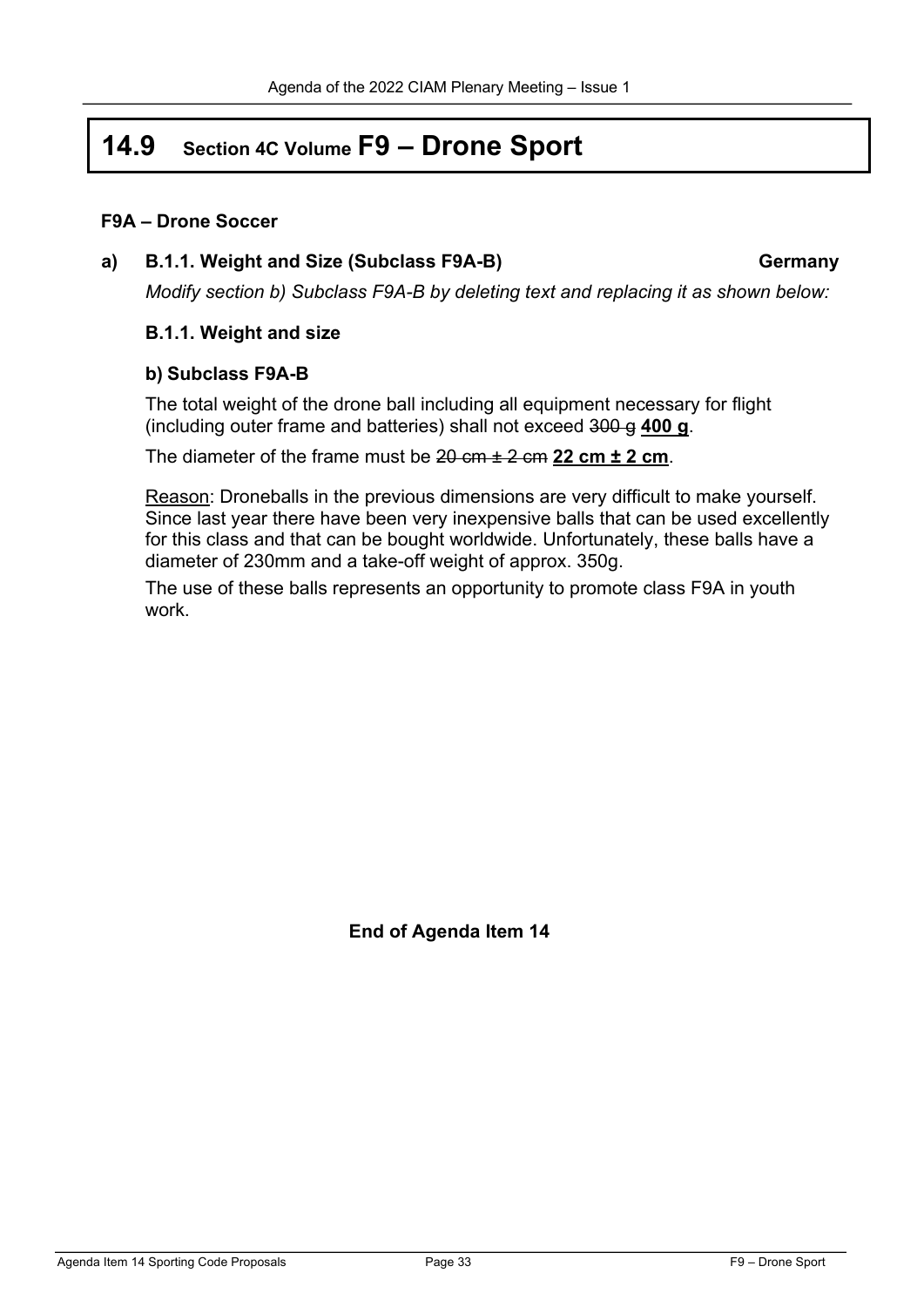#### **15. FAI WORLD AND CONTINENTAL CHAMPIONSHIPS 2022 – 2025**

**VERY IMPORTANT: Each NAC/country/Delegate presenting a bid prior to voting for the award of the Championships may give a presentation of the championship organisation, lasting a MAXIMUM of 2 minutes only. Bidders are requested to distribute important information prior to the meeting, to each of the NACs/delegates by electronic means. This is to enable Delegates to review the contents of the bid, so that they may make informed decisions at the meeting. During the meeting only questions will be accepted.** 

**Validity Status: The Bids status listed in the below tables is relevant to the date of completion of this Plenary Meeting agenda. At the Plenary Meeting, the Bids will be relevant to the actual status at the time of the meeting.**

**Date of table status: 19 March 2022**

| 2022 FAI World<br><b>Championships for</b>         | <b>Awarded to</b> | <b>Location and Actual</b><br><b>Dates</b>  |
|----------------------------------------------------|-------------------|---------------------------------------------|
| F1A, F1B, F1P Juniors                              | <b>BULGARIA</b>   | Pordim, $25 - 30$ July                      |
| <b>F1D (Seniors and/or Juniors)</b>                | <b>ROMANIA</b>    | <b>SLANIC PRAHOVA</b><br>$12 - 15$ December |
| F2A, F2B, F2C, F2D<br>(Seniors and Juniors)        | <b>POLAND</b>     | Włocławek,<br>8 - 3 August                  |
| F3D, F3E (Seniors and Juniors)                     | <b>USA</b>        | Muncie, $8 - 14$ July                       |
| <b>F3F (Seniors and Juniors)</b>                   | <b>DENMARK</b>    | Hanstholm, $2 - 8$ October                  |
| <b>F3J (Seniors and/or Juniors)</b>                | <b>SLOVAKIA</b>   | Tekovsky Hradok,<br>31 July - 5 August      |
| <b>F3K (Seniors and/or Juniors)</b>                | <b>SLOVAKIA</b>   | Tekovsky Hradok,<br>25 - 29 July            |
| <b>F4CH (Seniors and Juniors)</b>                  | <b>NORWAY</b>     | Toensberg,<br>$23 - 30$ July                |
| <b>F5B Electric model</b><br>(Seniors and Juniors) | <b>BULGARIA</b>   | Dupnitsa,<br>11 - 17 September              |

### **FAI WORLD CHAMPIONSHIPS**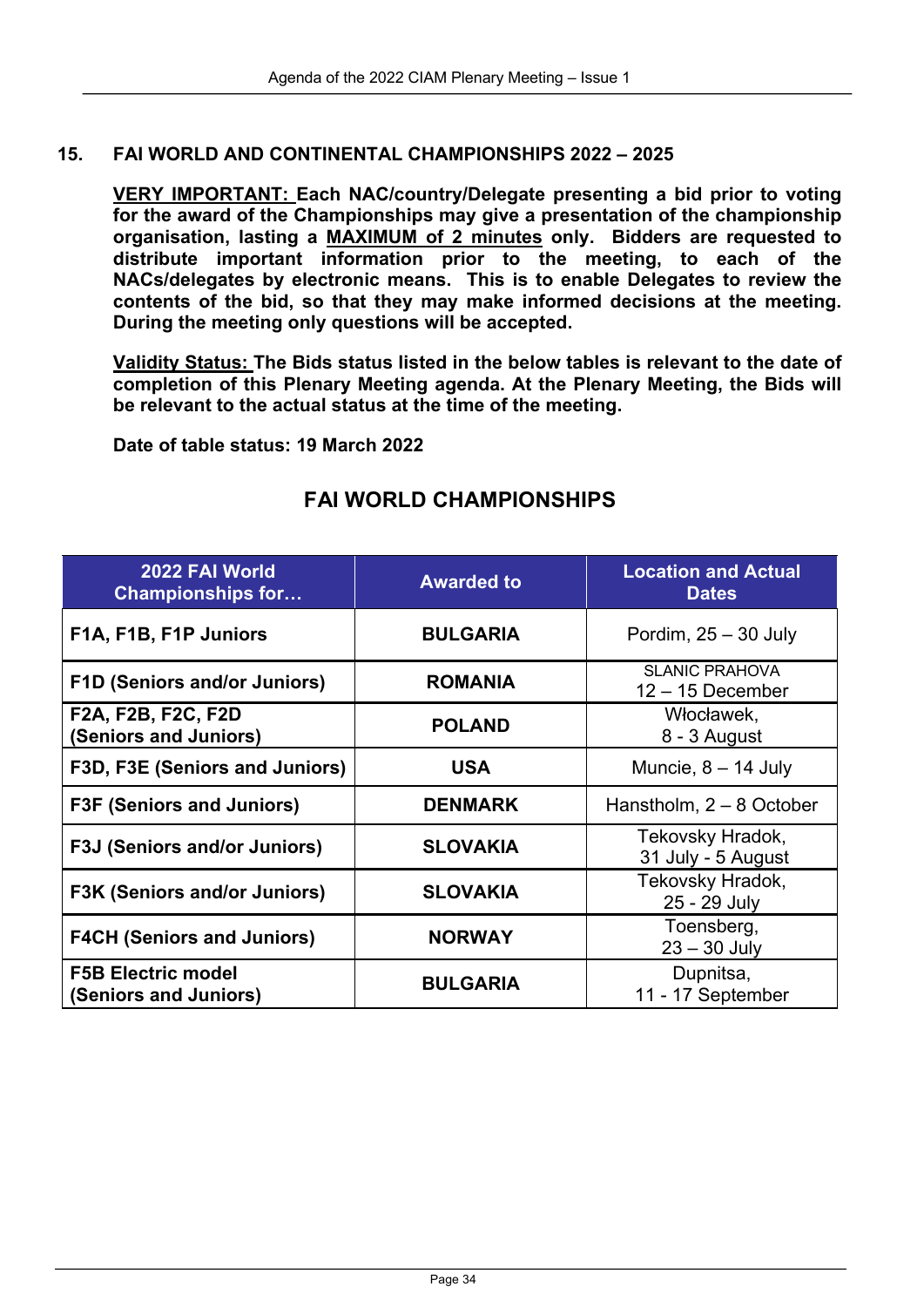| 2023 FAI World<br><b>Championships for</b>   | <b>Awarded to</b>                                            | <b>Location and Actual</b><br><b>Dates</b> |
|----------------------------------------------|--------------------------------------------------------------|--------------------------------------------|
| F1A, F1B, F1C Seniors                        | <b>FRANCE</b>                                                |                                            |
| <b>F1E (Seniors and/or Juniors)</b>          | <b>ROMANIA</b>                                               |                                            |
| <b>F3A (Seniors and Juniors)</b>             | <b>AUSTRALIA</b>                                             |                                            |
| <b>F3B (Seniors and Juniors)</b>             | <b>DENMARK</b>                                               |                                            |
| <b>F3CN (Seniors and Juniors)</b>            | <b>USA</b>                                                   |                                            |
| F3D, F3E (Seniors and Juniors)               | Offers invited                                               | To be awarded in 2022                      |
| <b>F3K (Seniors and/or Juniors)</b>          | <b>ROMANIA</b>                                               |                                            |
| <b>F3P (Seniors and Juniors)</b>             | <b>LITHUANIA</b><br><b>Awarded by CIAM</b><br>Bureau in 2021 |                                            |
| <b>F5J (Seniors and Juniors)</b>             | <b>BULGARIA</b>                                              |                                            |
| <b>SPACE MODELS</b><br>(Seniors and Juniors) | <b>USA</b>                                                   |                                            |

| 2024 FAI World<br><b>Championships for</b>         | <b>Bids From</b>                                             | To be Awarded in 2022 |
|----------------------------------------------------|--------------------------------------------------------------|-----------------------|
| F1A, F1B, F1P Juniors                              | Russia (removed)<br>North Macedonia (firm)<br>Romania (firm) |                       |
| <b>F1D (Seniors and/or Juniors)</b>                | Offers invited                                               |                       |
| <b>F2A, F2B, F2C, F2D</b><br>(Seniors and Juniors) | Offers invited                                               |                       |
| <b>F3F (Seniors and Juniors)</b>                   | Offers invited                                               |                       |
| <b>F3J (Seniors and/or Juniors)</b>                | Offers invited                                               |                       |
| <b>F4CH (Seniors and Juniors)</b>                  | Romania (firm)<br>postponed from 2022                        |                       |
| (Seniors and Juniors)<br>F5B l                     | Offers invited                                               |                       |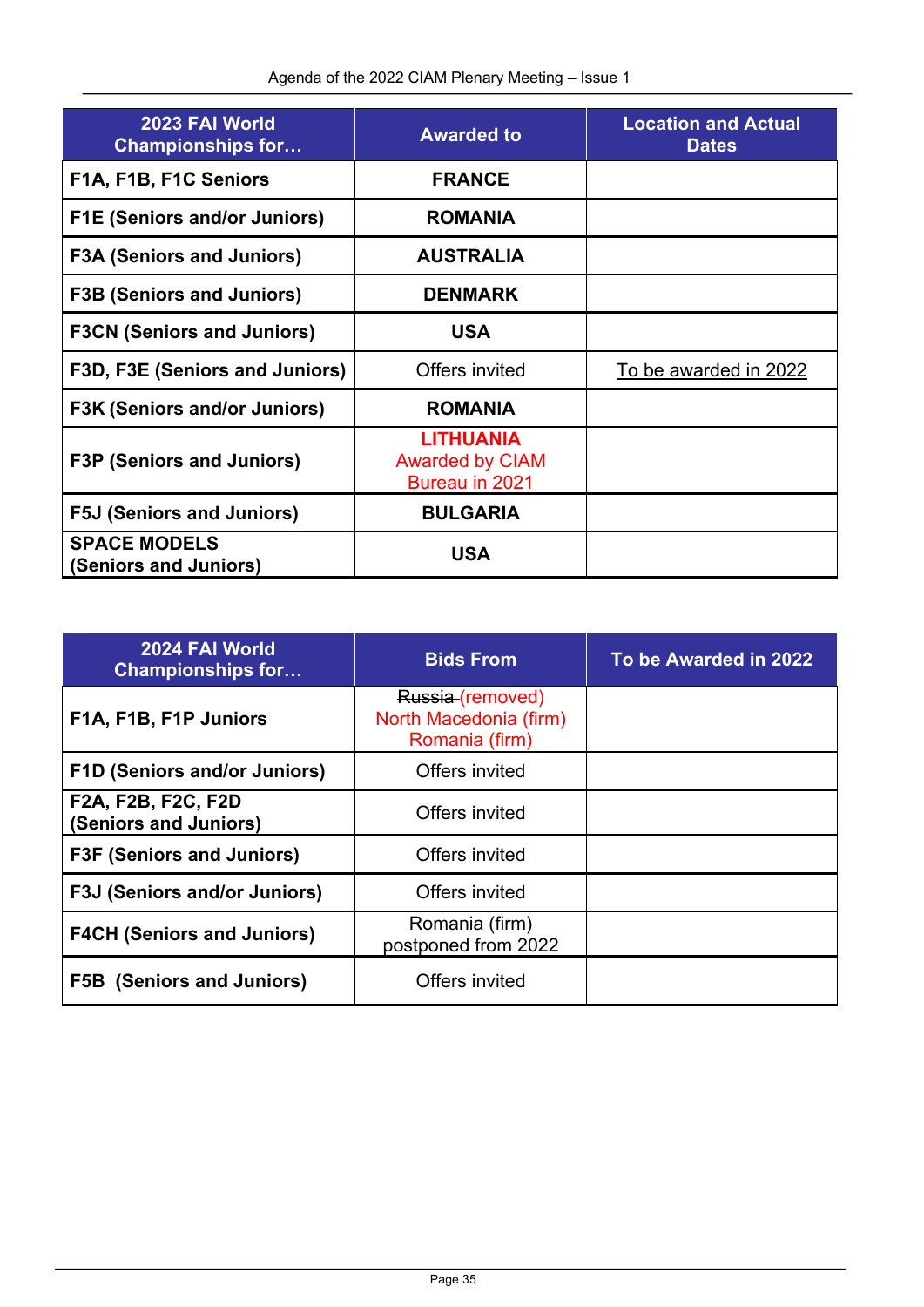| 2025 FAI World<br><b>Championships for</b>   | <b>Bids From</b>                                   | To be Awarded in 2023 |
|----------------------------------------------|----------------------------------------------------|-----------------------|
| F1A, F1B, F1C Seniors                        | Offers invited                                     |                       |
| <b>F1E (Seniors and/or Juniors)</b>          | Offers invited                                     |                       |
| <b>F3A (Seniors and Juniors)</b>             | <b>USA</b><br>Awarded since postponed<br>from 2021 |                       |
| <b>F3B (Seniors and Juniors)</b>             | Offers invited                                     |                       |
| <b>F3CN (Seniors and Juniors)</b>            | Offers invited                                     |                       |
| F3D, F3E (Seniors and Juniors)               | Offers invited                                     |                       |
| <b>F3K (Seniors and/or Juniors)</b>          | Offers invited                                     |                       |
| <b>F3P (Seniors and Juniors)</b>             | Offers invited                                     |                       |
| <b>F5J (Seniors and Juniors)</b>             | Offers invited                                     |                       |
| <b>SPACE MODELS</b><br>(Seniors and Juniors) | Russia (removed)<br>Offers invited                 |                       |

## **FAI CONTINENTAL CHAMPIONSHIPS**

| <b>2022 FAI Continental</b><br><b>Championships for</b> | <b>Awarded to</b>      | <b>Location and Actual Dates</b>    |
|---------------------------------------------------------|------------------------|-------------------------------------|
| F1A, F1B, F1C Seniors                                   | <b>NORTH MACEDONIA</b> | Prilep, 16 - 20 August              |
| <b>F1E (Seniors and/or Juniors)</b>                     | <b>ROMANIA</b>         | Turda, 8 - 11 August                |
| <b>F3A (Seniors and Juniors)</b>                        | <b>SPAIN</b>           | Coreses (Zamora),<br>21 - 28 August |
| <b>F3CN (Seniors and Juniors)</b>                       | <b>ITALY</b>           | Monselice,<br>13 - 20 August        |
| <b>F5J (Seniors and Juniors)</b>                        | <b>HUNGARY</b>         | Szeged,<br>21 - 27 August           |
| <b>SPACE MODELS</b><br>(Seniors and Juniors)            | <b>SERBIA</b>          | Zrenjanin,<br>18 - 24 August        |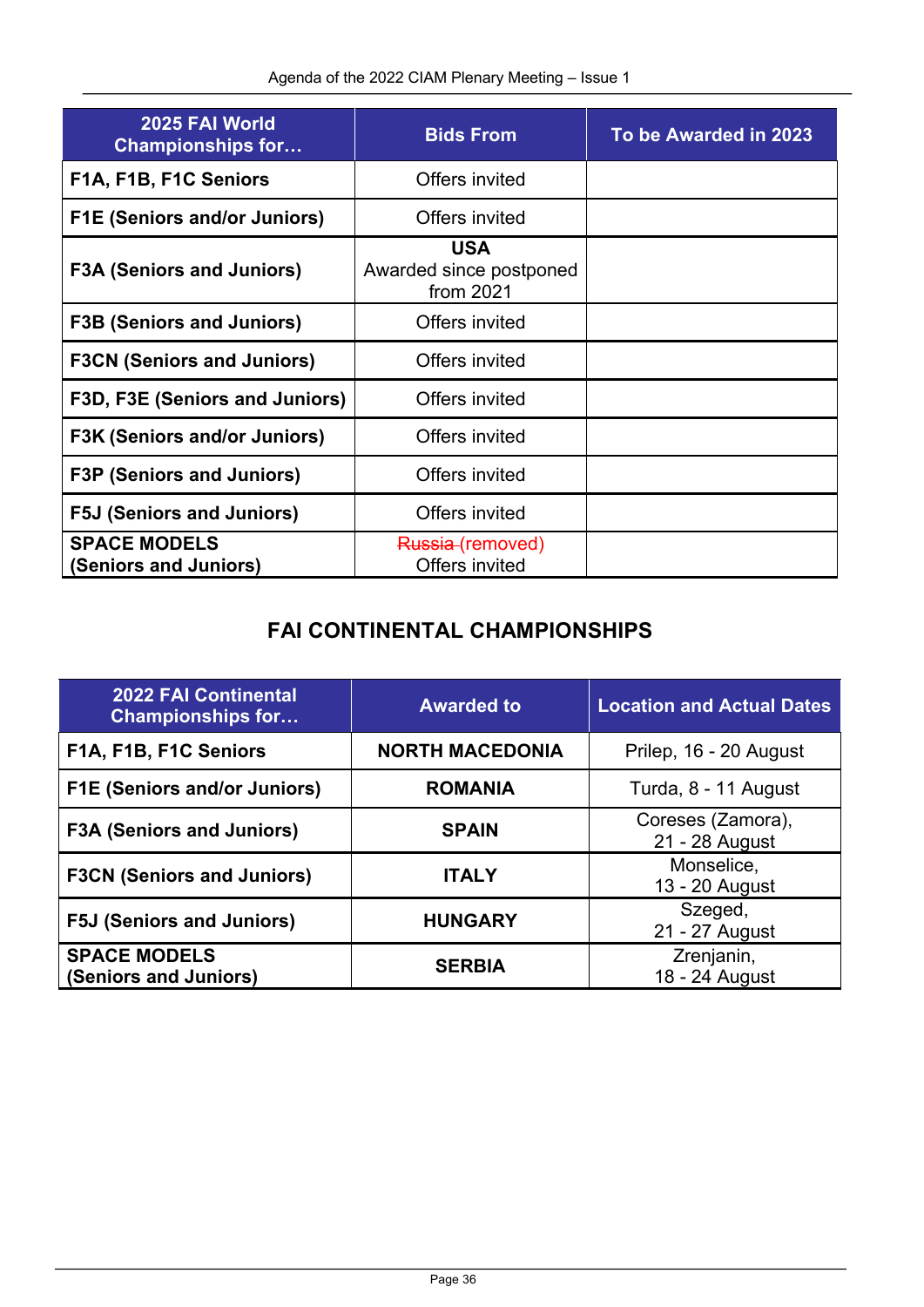| <b>2023 FAI Continental</b><br><b>Championships for</b> | <b>Awarded to</b> | <b>Location and Actual Dates</b> |
|---------------------------------------------------------|-------------------|----------------------------------|
| F1A, F1B, F1P Juniors                                   | <b>FRANCE</b>     |                                  |
| <b>F1D (Seniors and/or Juniors)</b>                     | <b>ROMANIA</b>    |                                  |
| F2A, F2B, F2C, F2D<br>(Seniors and Juniors)             | Poland (firm)     | To be awarded in 2022            |
| <b>F3F (Seniors and/or Juniors)</b>                     | Offers invited    | To be awarded in 2022            |
| <b>F3J (Seniors and/or Juniors)</b>                     | Offers invited    | To be awarded in 2022            |

| <b>2024 FAI Continental</b><br><b>Championships for</b> | <b>Bids from</b>                   | To be Awarded in 2022 |
|---------------------------------------------------------|------------------------------------|-----------------------|
| F1A, F1B, F1C Seniors                                   | Russia (removed)<br>Offers invited |                       |
| <b>F1E (Seniors and/or Juniors)</b>                     | Offers invited                     |                       |
| <b>F3A (Seniors and Juniors)</b>                        | Offers invited                     |                       |
| <b>F3A Asian-Oceanic</b><br>(Seniors and Juniors)       | Offers invited                     |                       |
| <b>F3B (Seniors and Juniors)</b>                        | Offers invited                     |                       |
| <b>F3CN (Seniors and Juniors)</b>                       | Denmark (firm)                     |                       |
| <b>F3CN Asian-Oceanic</b><br>(Seniors and Juniors)      | Offers invited                     |                       |
| <b>F3K (Seniors and/or Juniors)</b>                     | Offers invited                     |                       |
| <b>F3P (Seniors and Juniors)</b>                        | Offers invited                     |                       |
| <b>F5J (Seniors and Juniors)</b>                        | Romania (firm)                     |                       |
| <b>SPACE MODELS</b><br>(Seniors and Juniors)            | Russia (removed)<br>Offers invited |                       |

| <b>2025 FAI Continental</b><br><b>Championships for</b> | <b>Bids from</b> | To be Awarded in 2023 |
|---------------------------------------------------------|------------------|-----------------------|
| F1A, F1B, F1P Juniors                                   | Offers invited   |                       |
| <b>F1D (Seniors and/or Juniors)</b>                     | Offers invited   |                       |
| F2A, F2B, F2C, F2D<br>(Seniors and Juniors)             | Offers invited   |                       |
| <b>F3F (Seniors and/or Juniors)</b>                     | Offers invited   |                       |
| <b>F3J (Seniors and/or Juniors)</b>                     | Offers invited   |                       |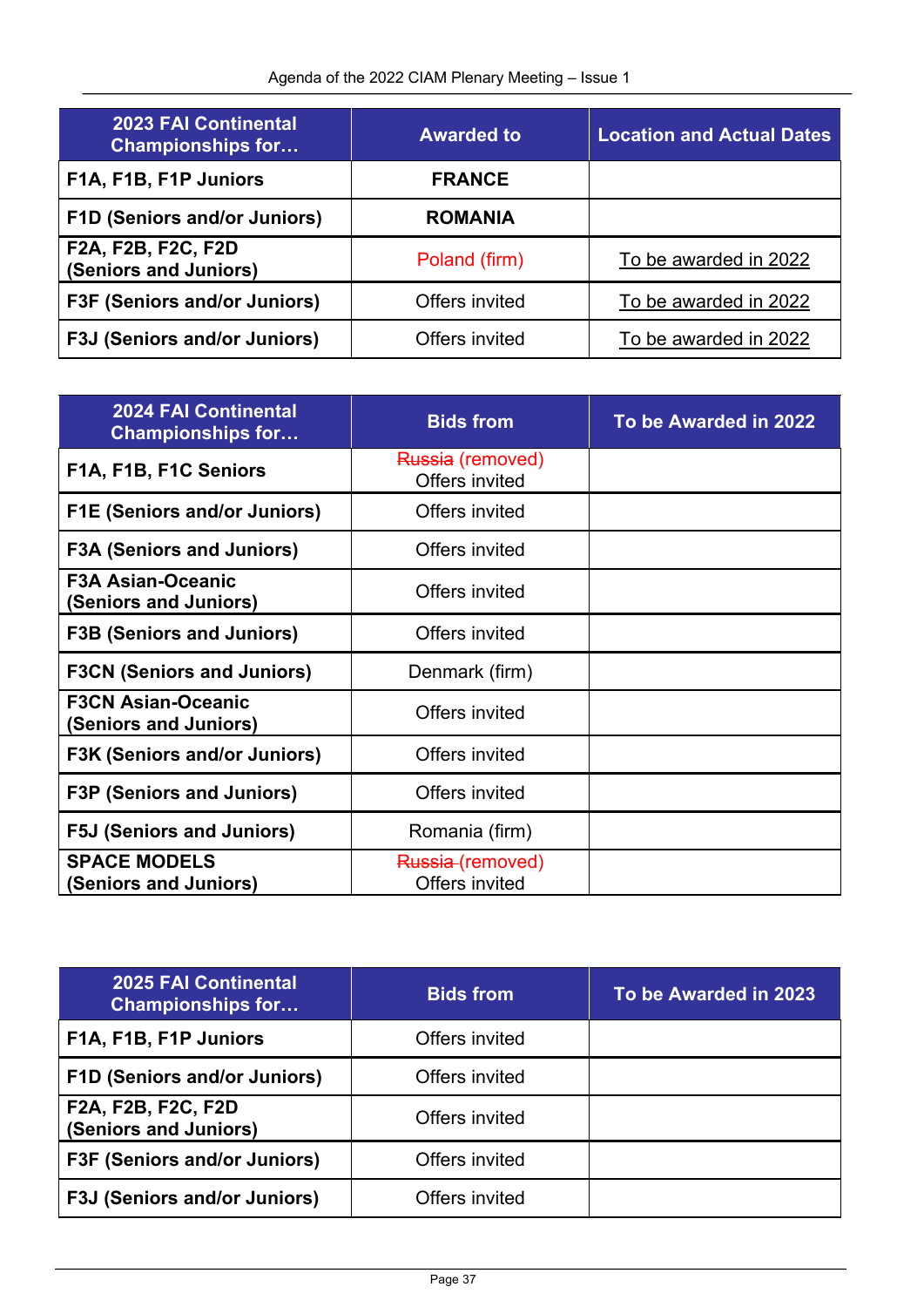### **17. NEXT CIAM MEETINGS**

Bureau meeting on December 2022 dates to be confirmed Bureau meeting on April 2023 date to be confirmed Plenary meeting on April 2023 dates to be confirmed.

The plenary will discuss the option to host such a meeting to a different place.

The table of Agenda Annexes appears overleaf.